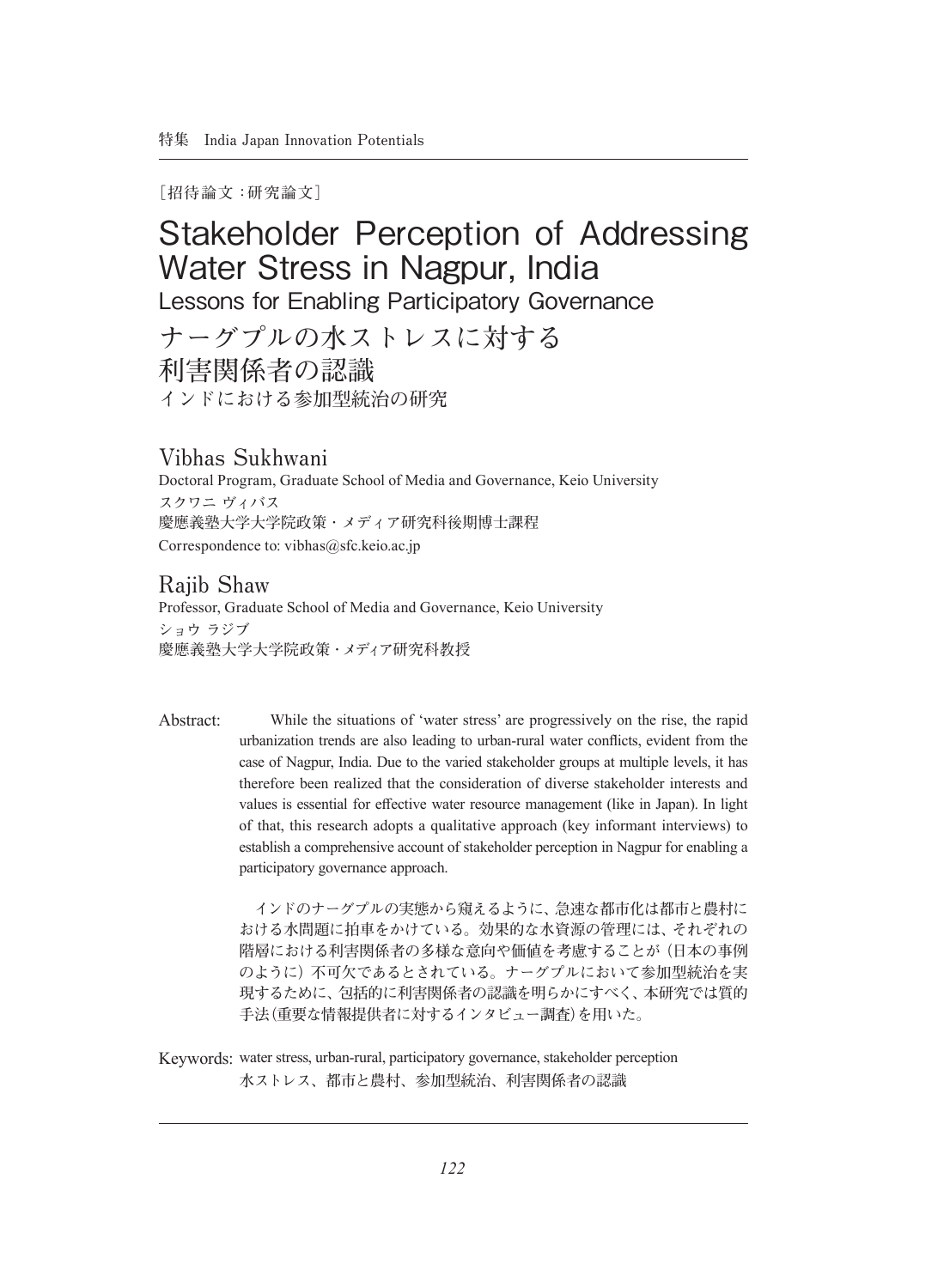# **1 INTRODUCTION**

Beyond the essence for human survival, water lies at the core of sustainable development and is crucial for socio-economic growth, energy and agriculture production, and healthy ecosystems (United Nations, 2021). Against the growing water demands worldwide and the finite stock of available water resources, **ʻ**water stress**'** (an element of water scarcity) has today become a buzz word. The situation of **ʻ**water stress**'** occurs when the water demands exceed the available quantity during a specific time period or when poor quality restricts its utilization (EEA, 2021). The gradual change in hydrological phenomenon is further intensifying the water stress situation worldwide, especially evident in Asian countries (like India) due to their significant demographic growth and lifestyle changes (Ray & Shaw, 2019; Singh et al., 2021).

According to the UN DESA (2019) report, the world population is projected to increase from 7.6 billion (in 2018) to 9.8 billion by 2050, wherein the proportion of urban population is projected to reach 68% (55% in 2018). In parallel with that, the freshwater demands in urban areas are projected to increase by 50% to 80% (Flörke et al., 2018; World Bank, 2018), and the demand for water intensive resources, like food and energy, are also projected to increase by over 50% (IRENA, 2015). These projections are highly concerning in the backdrop of already existing resource shortfalls, wherein 2.2 billion people worldwide lack access to safely managed drinking water services, and over half of the global population lacks safely managed sanitation services (WHO/UNICEF, 2019). Even more alarming is the fact that the urban areas predominantly meet their water demands from outside their physical boundaries (Heard et al., 2017), due to which there are increasing conflicts with the rural areas. Water reallocation from rural to urban regions has now become a common strategy (Garrick et al., 2019), and Padowski & Gorelick (2014) highlighted that one-third of world**'**s surface water dependent cities are already facing competition with the agricultural users. Nevertheless, the conventional government led top-down strategies have progressively proved to be inadequate, and the policy mechanisms to address the water conflicts at local level remain to be underdeveloped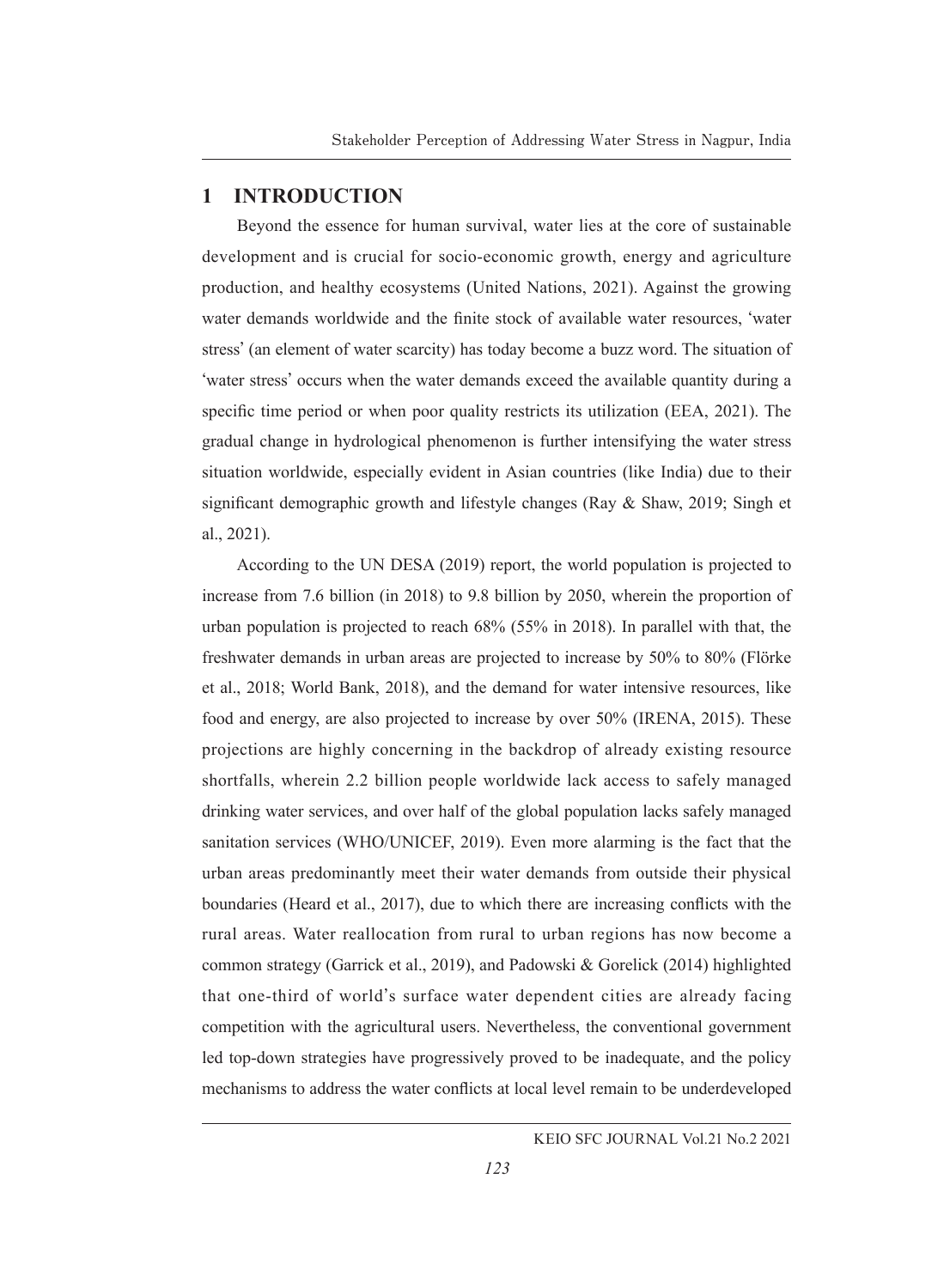(Ballabh, 2008; Cullet et al., 2015).

Babcock et al. (2016) stressed that the effective management of water resources is highly complex, as it involves varied stakeholder groups (like urban-rural residents, farmers, industry, government officials, etc.) at multiple levels. The stakeholders, in general, refer to those people or groups of people who can potentially affect, or can potentially be affected, by the decisions on water-related issues, whether on a local catchment level or at the international transboundary level (Hockaday, 2020). For the sound management of water resources in alignment with the goals of efficiency, sustainability and equity, the necessity of integrated water resources management (IWRM) and stakeholder participation has therefore been recognized for a long time, yet their implementation is often hindered by the issues like that of institutional fit and interplay (Christophe & Tina, 2015). Porras et al. (2018) underlined that the stakeholder perception (i.e., the opinions and awareness that someone has) of water ecosystem services greatly affects how they are managed. An increasing number of studies (eg. Tshikolomo et al., 2012; Babcock et al., 2016; Montgomery et al., 2016; Smetanová et al., 2018; Haldar et al., 2021) have correspondingly also focused on unravelling the stakeholder perceptions in different contexts, duly acknowledging that the success of effective water governance relies upon the recognition of stakeholder interests and values. Gondo et al. (2019) also stressed that although the stakeholder perceptions vary, they form an integral part of water management.

To establish a precise understanding of these aspects at local level, this research discusses a specific case of Nagpur in Central India, which is now being recognized as one of the fastest growing cities in the world from 2019-2035 in terms of economic growth (Holt, 2018). While Nagpur is witnessing rapid urbanization paralleled by a growing demand of freshwater resources, the wider metropolitan region has recently experienced serious water stress concerns due to upstream developments and climate variations (Deshkar, 2019; Sukhwani & Shaw, 2020). By analyzing the secondary data on water utilization trends from the Pench Project (key surface water source in Nagpur), Sukhwani et al. (2020) uncovered that the declining freshwater availability is also leading to urban-rural conflicts, as the prioritized allocation to urban areas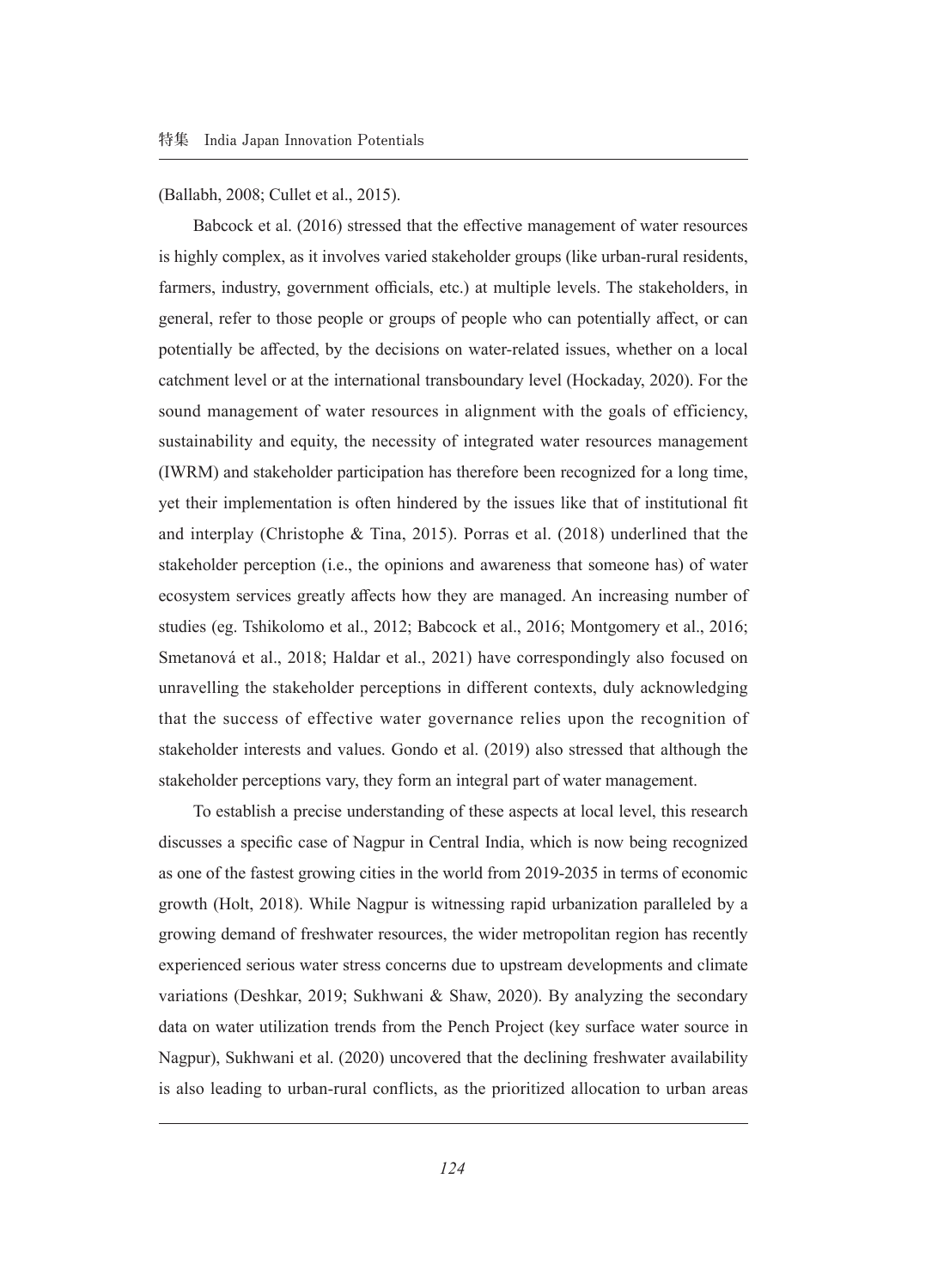disproportionately impacts the co-dependent sectors (agriculture, energy, etc.) and rural areas in wider region. However, there is still a limited understanding about the upstream-downstream implications of rapid urbanization and stakeholder conflicts at regional level.

In due consideration of the existing research gaps, this study aims to understand the perception of various stakeholder groups in Nagpur for establishing a comprehensive account of water stress concerns and identifying the focus areas for enabling a participatory approach to water governance. The two key objectives of this research are: 1) To study the stakeholder perception in Nagpur for the ongoing water stress situation, the current shortcomings, and the potential solutions. To achieve the same, a qualitative approach (based on key-informant interviews) has been adopted, as it has the potential to reveal the complexities of diverse subjective views (Jacobs & Buijs, 2011); 2) To establish a comprehensive account of stakeholder perception and suggest feasible directions for enabling participatory governance. Herein, the term **ʻ**participatory**'** mainly refers to the participation of diverse stakeholders across urban and rural areas within a defined space (like region and watershed). As the urban-rural relationships are expected to get severely constrained due to the changing climate and the limited stock of water resources, it is hoped that this research will provide a wider perspective to decision makers and pave the way for policy reforms in Nagpur and beyond.

The remaining part of this paper is structured as follows. In reference to the existing literature, Section 2 establishes a theoretical foundation for the conducted research and highlights the good practices from Japan. Section 3 provides an overview of the Nagpur case, and the corresponding urban-rural water linkages and governance structures. The research methods adopted for this study are explained in Section 4. Section 5 describes the results of the study, and Section 6 interprets the study results in reference to the existing literature. Lastly, Section 7 summarizes the derived research findings and outlines the way forward.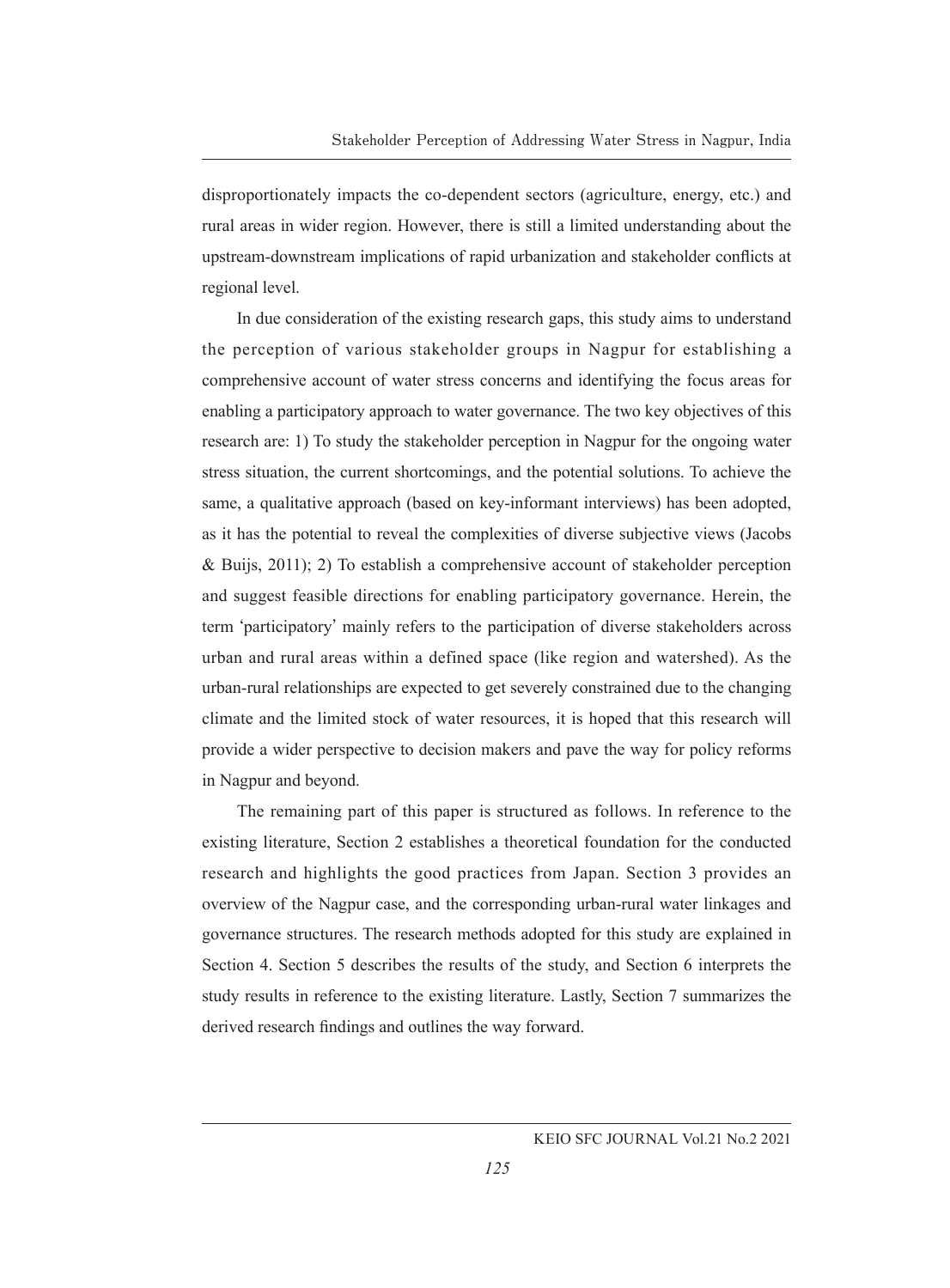### **2 LITERATURE REVIEW**

Divided into three parts, this section is mainly intended to establish a theoretical foundation for the readers to comprehend the conducted research. The first subsection discusses the growing relevance of urban-rural linkages and emerging water conflicts. The second sub-section discusses the importance of participatory governance approach. The third and last sub-section highlights the Japanese good practices of water management. For the literature review, relevant publications from Scopus database and online grey literature were referred.

#### **2.1 Urban-Rural Linkages and Water Conflicts**

With defined administrative boundaries across space, urban and rural areas exist as independent entities, but they are closely interlinked through a variety of spatial (food, water, people, good, etc.) and sectoral (agricultural, industrial, etc.) interlinkages (Tacoli, 1998; Akkoyunlu, 2015). The rural areas have traditionally served as the center of key natural resources (like water) for their urban counterparts, while the urban areas have provided the rural populations with access to markets and specialized services like education, healthcare, etc. With the growing concentration of populations and economic activities in urban areas, the form and nature of these interlinkages is increasingly transforming today. More and more productive lands (croplands, forests, etc.) around the urban areas are being acquired for development purposes, while the urban resource demands continue to rise at a rapid pace (also discussed by Sukhwani et al., 2019a). In recognition of the changing regional dynamics and the environmental sustainability concerns, the importance of strengthening urban-rural linkages has recently been recognized at the global policy levels too, including the 2030 Agenda for Sustainable Development (mainly Sustainable Development Goal **ʻ**SDG**'** 11) and The New Urban Agenda.

Due to the changing urban-rural dynamics, the localized water conflicts are also now on the rise, alongside the interstate or international level conflicts which have for long been recognized (Moore, 2016). As urban and rural areas within a regional space rely upon a shared stock of water resources, the growing water demands in urban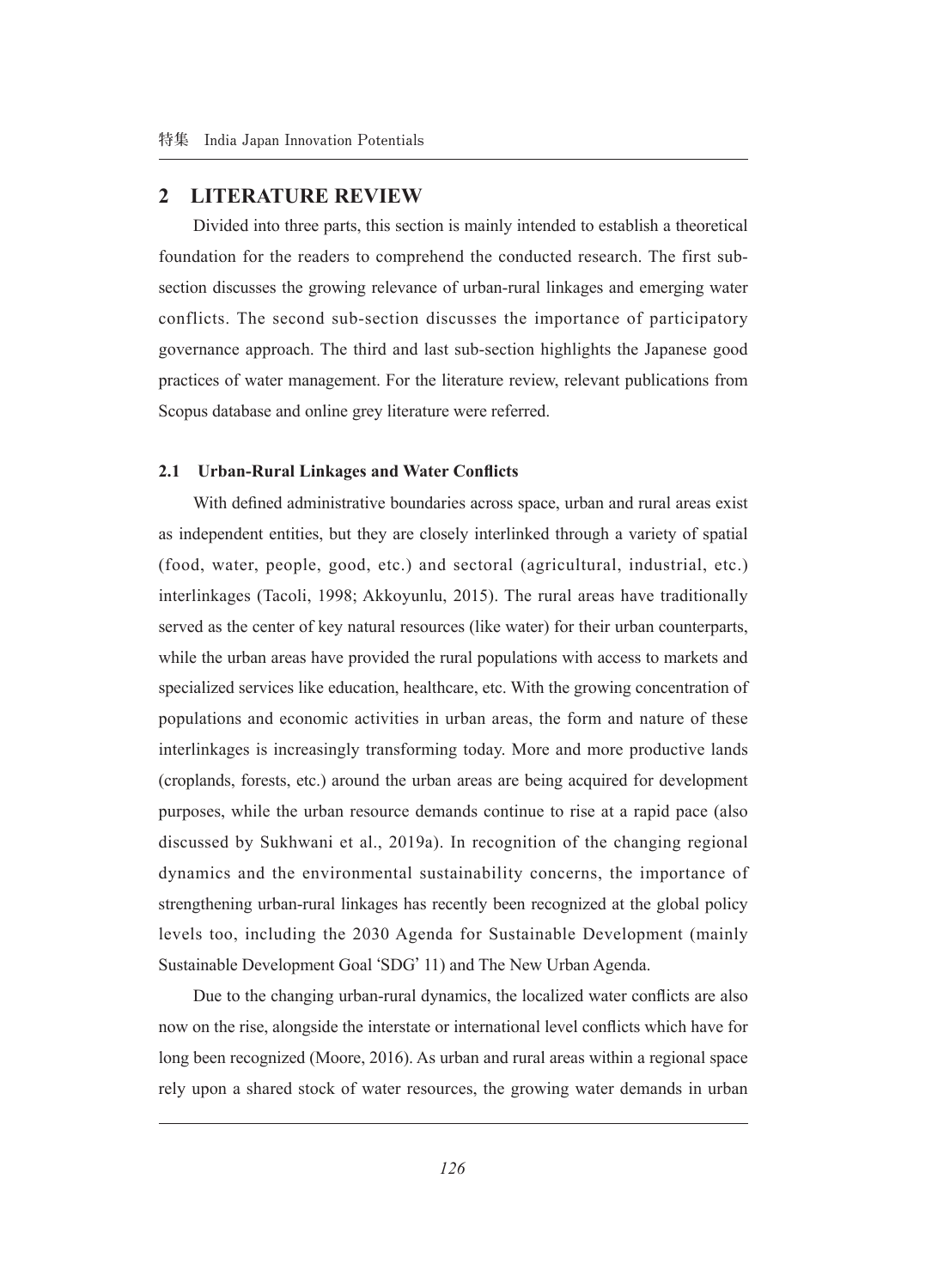areas are primarily being met through the reservoirs that were constructed for irrigation purposes. In line with that, the competing claims on the limited water resources between the diverse stakeholders across different sectors (agriculture, industry, etc.) and administrative scales are also now gradually being discussed in the scientific literature (eg. Celio et al., 2010; Flörke et al., 2018; Garrick et al., 2019).

### **2.2 Importance of Participatory Governance Approach**

While the localized water conflicts are on the rise, the idea of participatory governance is increasingly being recognized for realizing the goal of IWRM (Palumbo, 2017). It has been embraced by major organizations around the world, including the World Bank and UN-Habitat (Fischer, 2012). Yet, little is known about the distinguishing attributes of participatory governance initiatives (both in conceptual and empirical terms). While **ʻ**participation**'** generally means **ʻ**the act or state of taking part in something**'**, in the context of development planning, it mainly relates to the process of involving the stakeholders in planning and implementation of decision making programs (Heyd & Neef, 2004). Palumbo (2017) explained that **ʻ**participatory governance**'** refers to the democratic mechanisms which are intended to bridge the gaps between citizens and government agencies through deliberative practices, in order to increase the effectiveness and responsiveness of public policy. It entails engaging the relevant individuals and organizations outside the government to facilitate the collaborative discursive relationships.

The importance of a participatory governance approach is reflected in the fact that it takes into consideration the varied stakeholder interests and perception (refer to Fig. 1) in the management of water resources. Beyond the multi-faceted benefits it provides, the participation of diverse stakeholders in decision making also widens the scope for social consensus, and the realization of IWRM principles (Vaessen & Brentführer, 2015). The stakeholder participation can also take many forms, like consultation, interactive, functional, institutionalized, etc. (Fischer, 2012).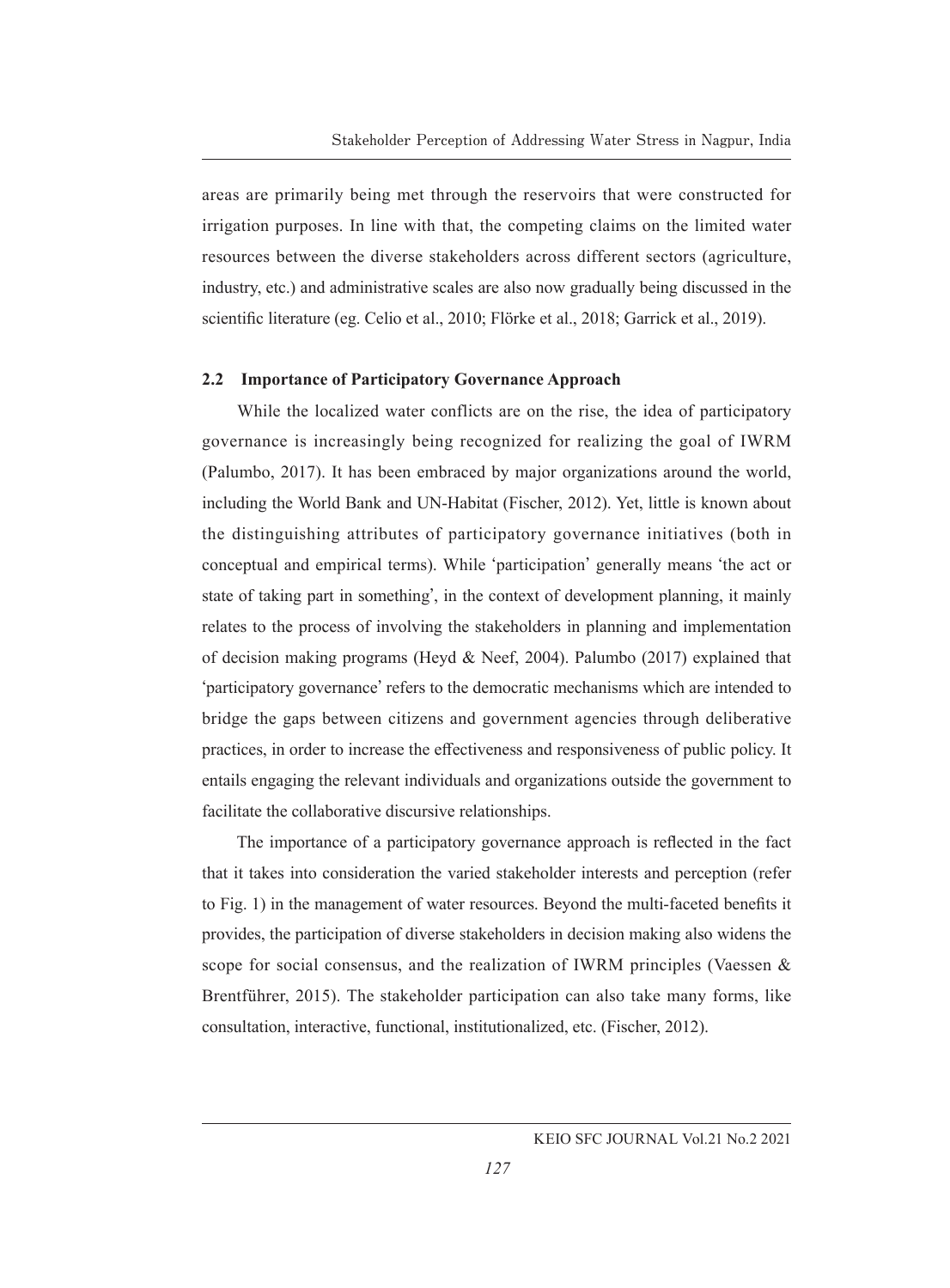

**Fig. 1: Varying stakeholder interests and perceptions of water resource management (Modified from Vaessen & Brentführer, 2015, Module 7)**

#### **2.3 Good Practices of Participatory Water Governance in Japan**

With nearly two-third of its lands covered by forests, Japan is recognized as a mountainous country (Population in 2018: 126.5 million; Urban population share > 90%) (Sugiura & Sonohara, 2019), wherein majority of the forest lands are privately owned. In due recognition of the importance of forest management for water-source environment conservation and watershed performance, the governments in Japan have for long been implementing diverse participatory approaches (new regulations, economic measures, etc.), in close collaboration with local citizens and other stakeholders. Sukhwani et al. (2019b) highlighted several such practices of stakeholder collaboration and urban-rural partnerships in Japan, including the case of water conservation taxes (to promote cost sharing) in Yokohama and Kanagawa Prefecture, incentivization of groundwater recharge in Kumamoto, and corporate social responsibility (CSR) programs of Honda Suigennomori and Suntory. Otsuka et al. (2009) have also described the history of water resource management in Japan, alongside the numerous examples of environment conservation taxes (intended to bridge the revenue shortages) in different Prefectures of Japan. Further, the Government of Japan also works in close cooperation with the Prefectural Governments to support the watershed management activities for disaster mitigation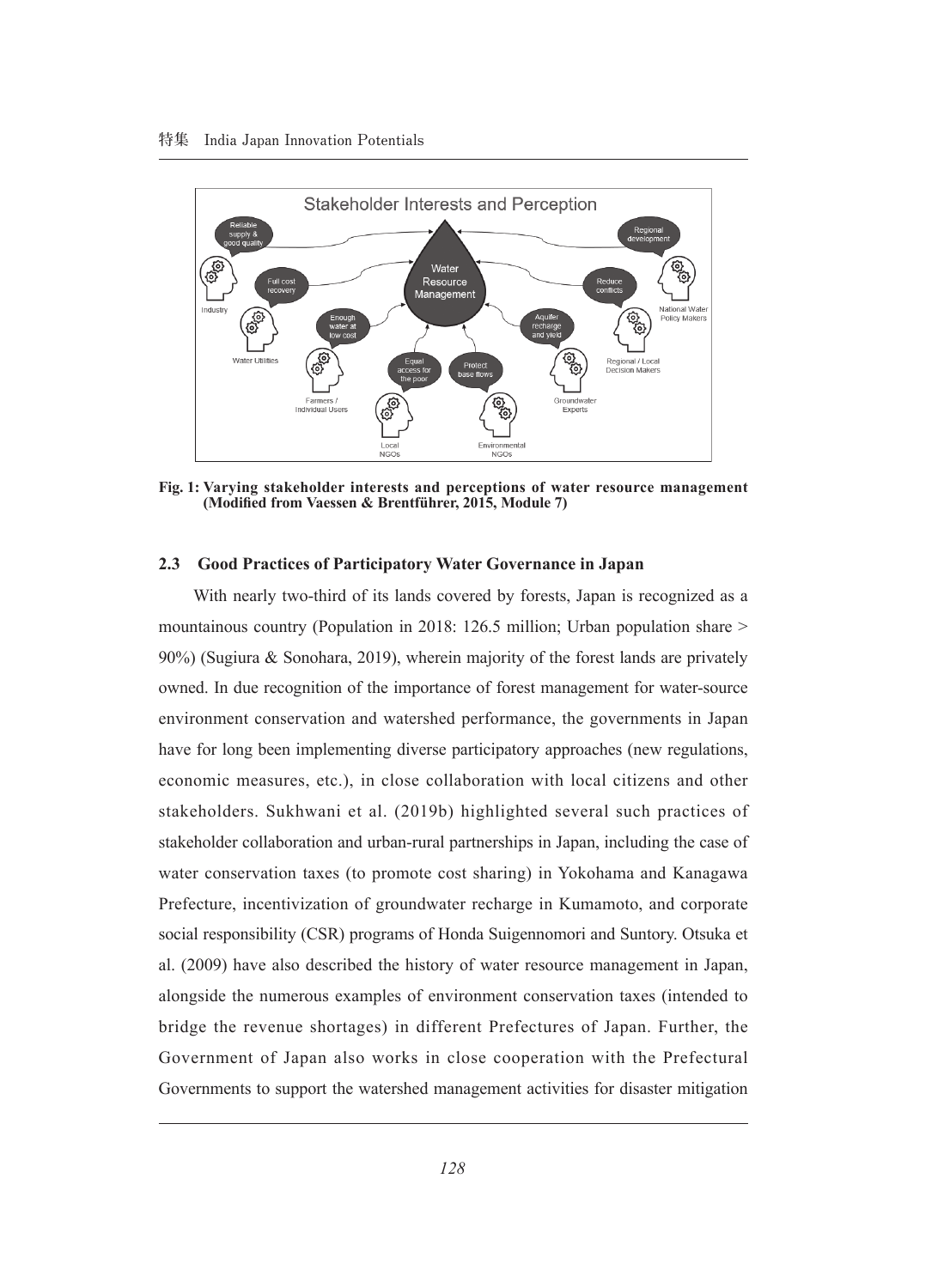and prevention (like replanting of trees and restoration of forest landscapes), wherein high emphasis is also put on enabling stakeholder engagement (like business sectors) in forestry operations, enabling citizen participation, engagement of volunteer groups, etc. (Forestry Agency, 2017).

### **3 CASE OF NAGPUR, INDIA**

Nagpur - uniquely situated at the geographical center of India - is one of the largest urban agglomerations of the country, and the third largest city in Maharashtra State (location shown in Fig. 2). Spread over an area of 217.56 square kilometers **ʻ**sq. km**'**, Nagpur city has a population of 2.405 million (2011 Census). While Nagpur has for long been recognized as an important commercial and political center of Central India, its strategic location and good connectivity offers high potential for economic growth. To achieve a balanced development in wider region, Nagpur Metropolitan Area (NMA) was notified by the Maharashtra State Government on 23rd July 1999, which comprises of 721 villages and 24 Census Towns across the geographic area of 3577.70 sq.km. Majority of the lands within NMA are a combination of farmlands, forests and water bodies, and the region also has rich mineral resources (NMC, 2011; NIT, 2015).



**Fig. 2: Location map of Nagpur in India (Image source: the authors).**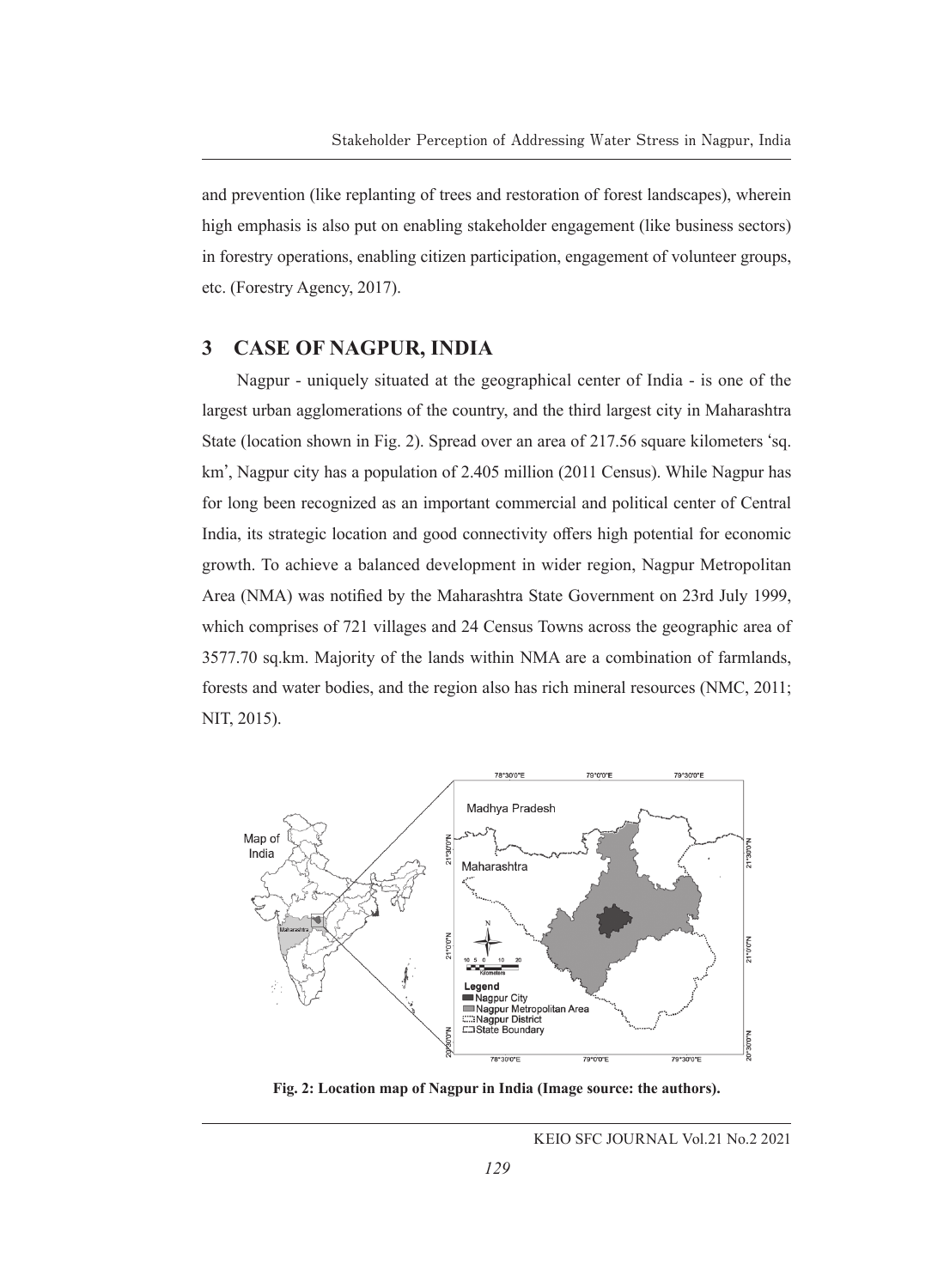#### **3.1 Urban-Rural Water Linkages in Nagpur**

The water demands for urban areas in NMA (including Nagpur city) is mainly met through surface water sources like lakes, rivers and reservoirs, and the rural areas are predominantly reliant upon the groundwater sources (NIT, 2015). Within NMA, Pench dam located in the northern part is one of the main sources of drinking water for Nagpur city (provides nearly 520 million liters per day **ʻ**MLD**'** out of the 670 MLD water demand). However, as a multipurpose project, it also serves for several other purposes like irrigation, fisheries, energy production, etc. In reference to the recently declining water levels in Pench dam, Sukhwani et al. (2020) further uncovered that the priority water allocation to meet the rising water demands in Nagpur city is leading to increasing conflict with the co-dependent rural areas in upstream areas, and the allied sectors of agriculture and industry, especially during the water deficit years. Conversely, the wastewater generation from Nagpur city has also been on the rise. MPCB (2019) highlighted that the city currently generates around 505 MLD wastewater, of which nearly 130 MLD is being treated at the Bhandewadi sewage treatment plant (Roy, 2018), which is then supplied for reuse at the Koradi Thermal Power Station, in line with the joint agreement between Nagpur Municipal Corporation (NMC) and Maharashtra State Power Generation Co. Ltd. However, the bulk of residual untreated wastewater is directly released into the natural drains, which pollutes the streams and rivers (mainly Nag river) flowing towards the downstream areas.

### **3.2 Institutional Structure for Water Governance**

In India, water is mainly a state (like prefecture in Japan) subject, wherein the state governments address all water-related issues through different ministries and departments (Pangare et al., 2004; TISS, 2015). Within Maharashtra State, there are several (administrative and technical) government agencies which look at water management activities at various levels (see Fig. 3). Within the broader Nagpur region too, a number of agencies are responsible for planning, design, and execution of water management activities at different levels (like river basin, district, block,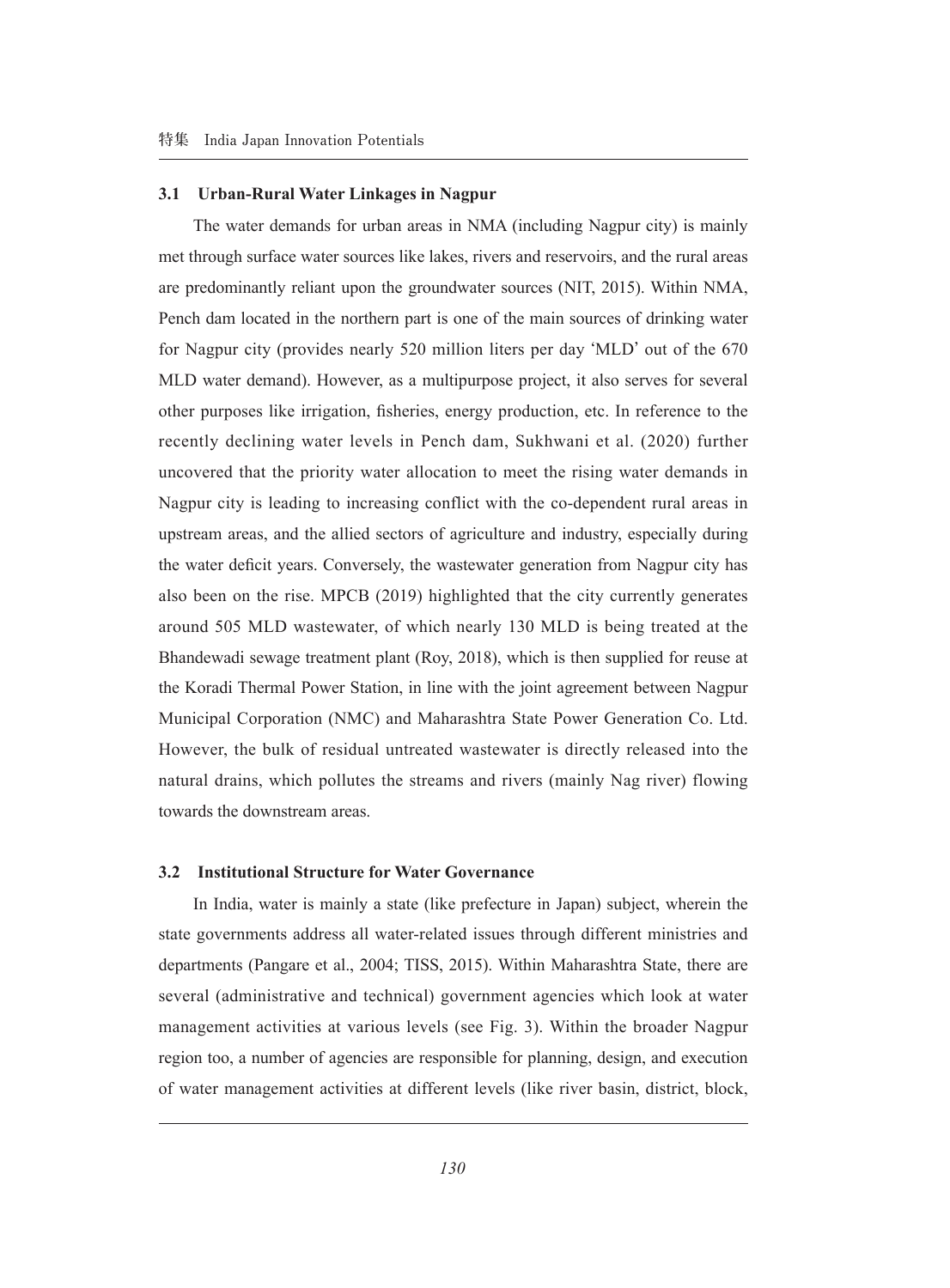city, village). In Nagpur city, the water supply is managed by the NMC (an elected urban local body), under a **ʻ**Public Private Partnership**'** (PPP) agreement with a private agency named Orange City Water Pvt. Ltd. The annual water allocation for NMC is determined by the Vidarbha Irrigation Development Corporation (river basin agency), in accordance with the provisions set by Maharashtra Water Resources Regulatory Authority. For the rural areas, the water supply is managed by multiple agencies at different levels, including the village water and sanitation committees under village councils at the local level (NMC, 2011; NIT, 2015).



**Fig. 3: Water Governance Structures in Maharashtra State, India (Modified from Sukhwani et al., 2020).**

### **4 RESEARCH METHODS**

In reference to the earlier studies (discussed in Section 1 and Section 2), this research adopts a qualitative approach, based on semi-structured interviews with identified key stakeholders in Nagpur. Through purposive sampling technique, twelve key informants are identified for this study across different stakeholder groups (as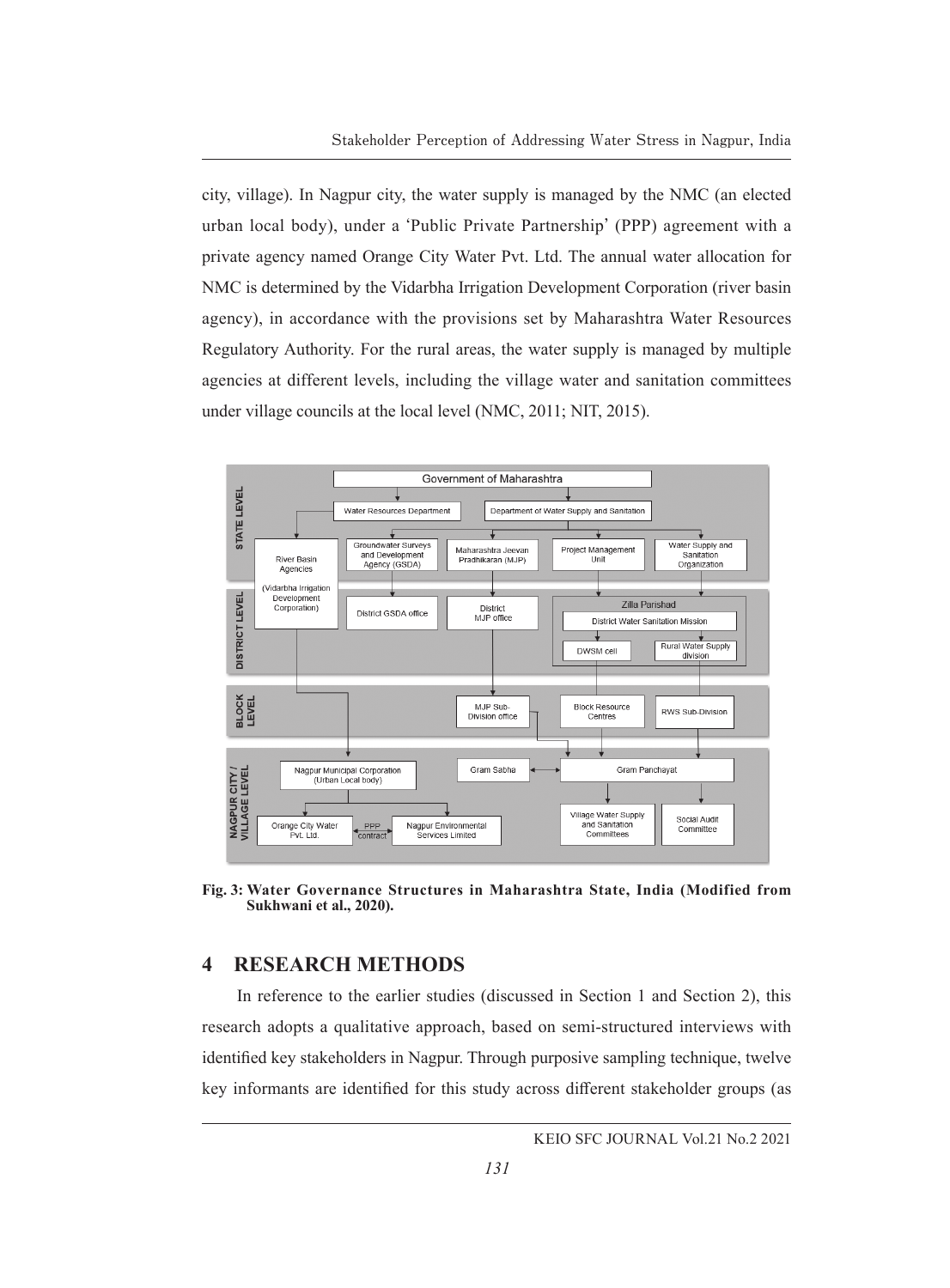shown in Table 1). In general, the key informants are those who have formal positions in the community, and can provide access to information which the researchers may not have on their own (Hockaday, 2020). In consideration of that, half of the key informants selected for this study are from varying government agencies, and the other key informants represent a variety of professions and interests in urban-rural context. Relying upon the prior experience and previous research findings in the case study area, diverse key informants are selected to explore a multitude of opinions, place meanings and experiences.

| No.            | Sector                            | Designation                  | Organization                                          |
|----------------|-----------------------------------|------------------------------|-------------------------------------------------------|
|                | Government Agency                 | Disaster Management Officer  | District Disaster Management Authority, Nagpur        |
| 2              | Government Agency                 | Sub-divisional Engineer      | Irrigation Department, Hingna Branch                  |
| 3              | Government Agency                 | Cluster Coordinator          | Panchayat Samiti, Parsheoni                           |
| $\overline{4}$ | Government Agency                 | Assistant Draftsman          | Panchayat Samitti, Kamptee                            |
| 5              | Government Agency                 | Water Quality Expert         | Zilla Parishad                                        |
| 6              | Government Agency                 | Joint Director Town planning | Nagpur Metropolitan Region Development Authority      |
| $\overline{7}$ | Academia & Research               | Professor                    | Visvesvaraya National Institute of Technology         |
| 8              | Academia & Research               | Scientist                    | National Environmental Engineering Research Institute |
| 9              | Civil Society                     | Civil Engineer               | Purti Sinchan Samruddhi Kalyankari Sanstha            |
| 10             | Private Sector                    | Assistant General Manager    | Orange City Water Pvt. Ltd.                           |
| 11             | Private Sector / Research         | Geologist                    | Geo-Hydro Consultants                                 |
| 12             | Rural Community<br>Representative | Sarpanch (Village Head)      | Nayakund Gram Panchayat                               |

**Table 1: Details of Key Informants**

The interviews are mainly guided by four broad research topics: 1) Water stress in Nagpur region; 2) Transboundary implications in urban and rural areas; 3) Shortcomings in current water governance approach; 4) Key areas of intervention. To initiate the discussions with the key informants along these lines, four open-ended questions are framed as follows: 1) Can you please share your perspective on the ongoing water stress in Nagpur region? 2) In what ways do you think the water stress situation is impacting the Nagpur city and surrounding region? 3) In your opinion, are there any shortcomings of the current water management policies? 4) In your opinion, what are the key areas of interventions to enable a participatory approach to water governance? Herein, the interviews are deliberately less structured to provide more flexibility for the respondents to provide in-depth information on the subject. A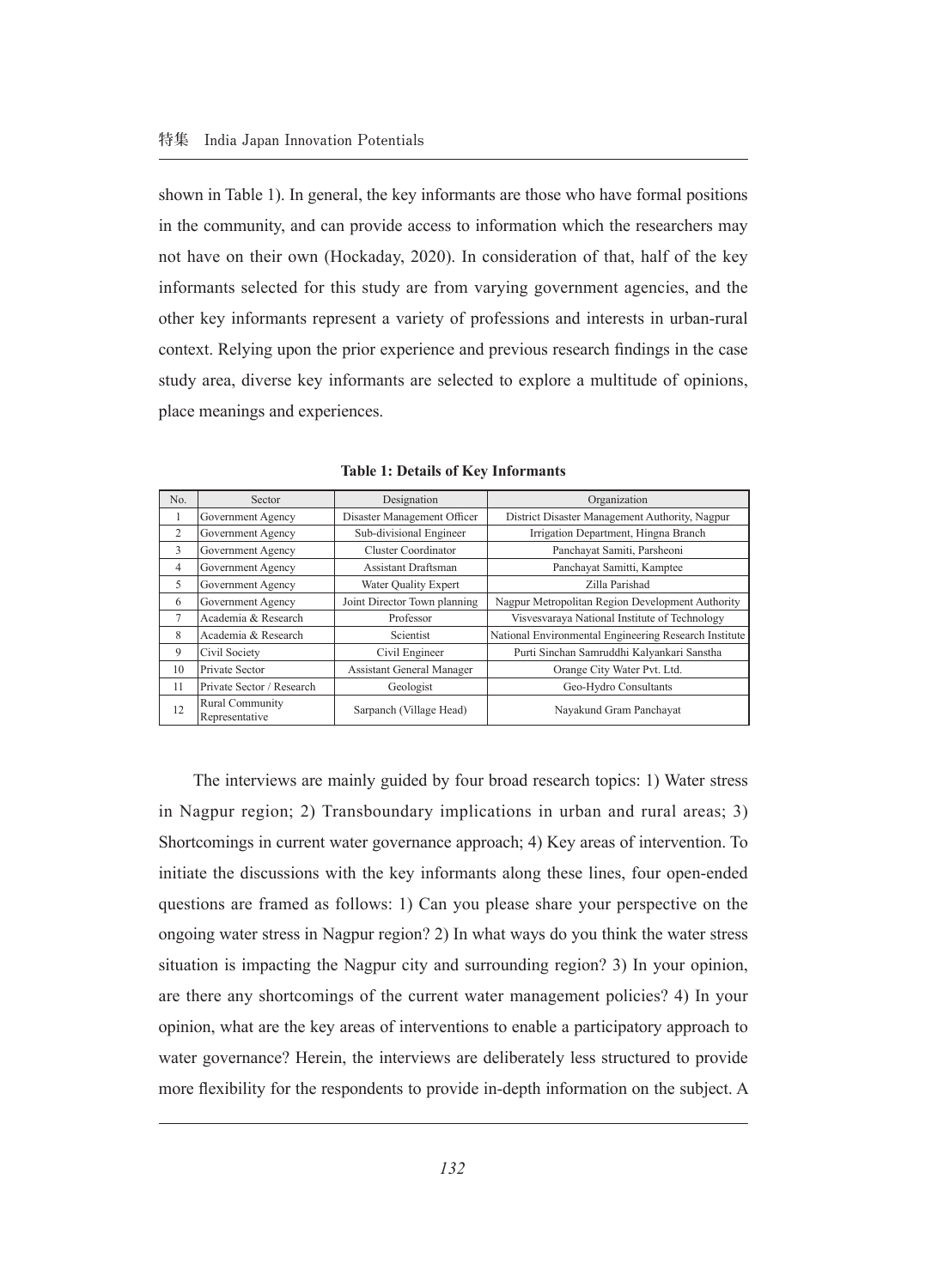list of subsequent questions (e.g. **ʻ**Could you elaborate a little on this?**'** or **ʻ**What do you think are the key reasons for that?**'**) are also designed to encourage detailed responses from the interviewees.

All the interviews were performed one-on-one, during August-September 2019, starting with an introductory explanation about the purpose of the interview, and followed by the basic questions designed to tap into place meanings. In general, the interviews lasted between 30 to 75 minutes, and the average duration for all interviews was 60 minutes. While most of the interviews were tape recorded (except for few government stakeholders), all the interview discussions were manually transcribed into Word documents, and loaded into QDA (Qualitative Data Analysis) Miner software to identify common themes and patterns for thematic analysis.

### **5 RESULTS**

### **5.1 Stakeholder Perception of Water Stress in Nagpur region**

The key-informants consistently pointed out that the climate variability in recent years (like extreme rainfall and heatwaves) and upstream developments (construction of Chaurai dam) in the Madhya Pradesh State have affected the water storage in the Pench Project (key water source). At the same time, the groundwater levels in wider Nagpur region are also reported to be declining, which is being attributed to the declining surface water availability. Beyond that, three other reasons are identified for the ongoing water stress situation:

- 1. Urbanization and Industrialization: The key informants from **ʻ**Academia and Research**'** domain explained that the current situation is due to the accumulated stressors over a period of time. While the growing influx of rural populations to Nagpur city has led to increased water demands, the industrialization trends have also been enhancing pressure on groundwater resources.
- 2. Destruction of natural watersheds: The key informants from **ʻ**Civil Society**'** and **ʻ**Private Sector**'** domain underlined that the urbanization and industrialization trends are also associated with the decline in green cover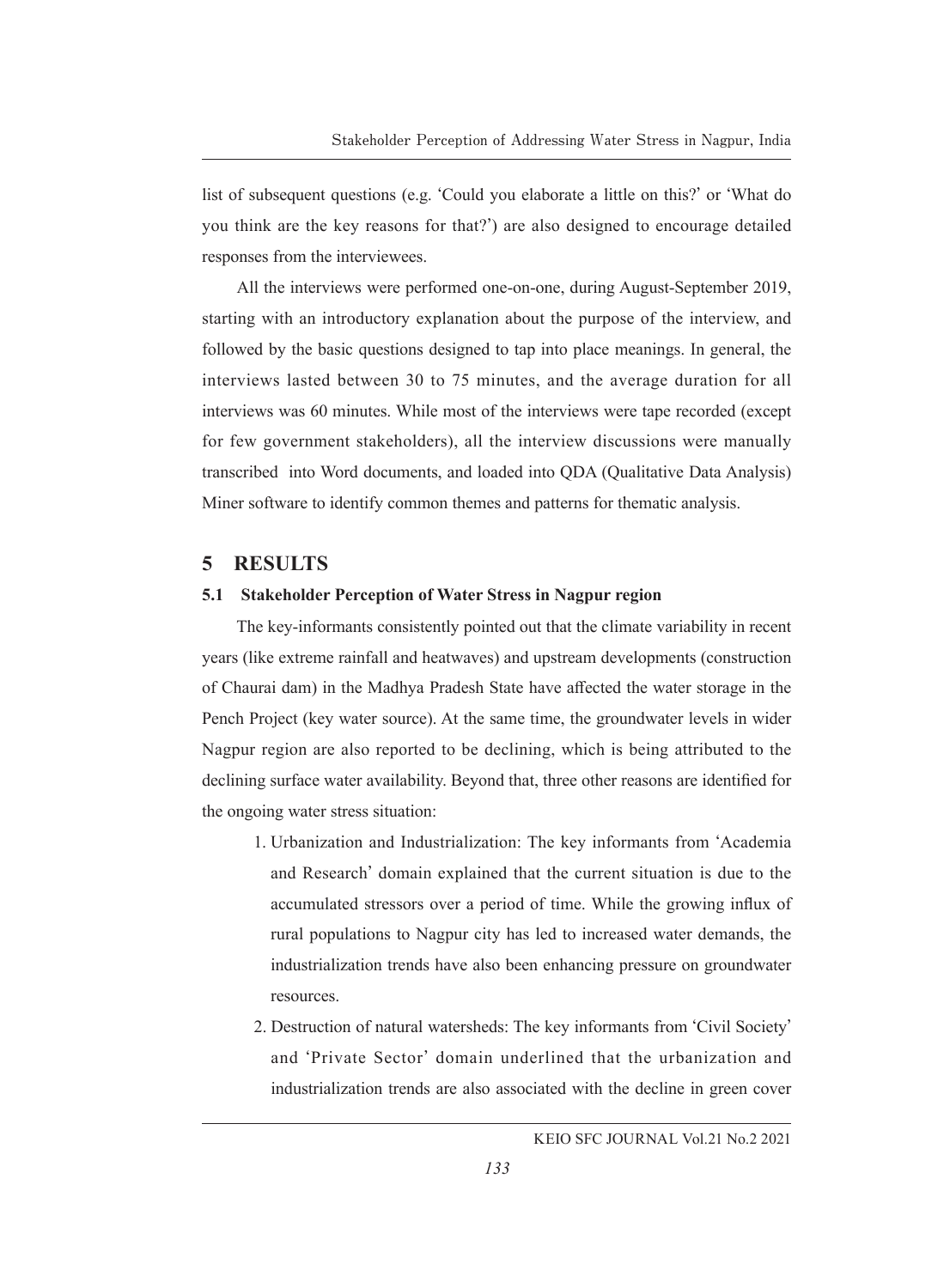and environmental degradation, which influence the earth temperature and rainfall. The expanding city boundaries in that manner are encroaching the natural watersheds while affecting the groundwater recharge.

3. Poor Water Management: The key informants from **ʻ**Government agencies**'** particularly highlighted the concerns of ageing infrastructure and nonrevenue water losses in Nagpur city, and the water-intensive (flow) irrigation technique in rural areas. A common water management problem highlighted through all the interviews is the lack of community awareness.

# **5.2 Stakeholder Perception of Transboundary Implications in Urban and Rural Areas**

Although the urban and rural areas in Nagpur are varyingly reliant upon surface and groundwater sources, three specific transboundary implications are identified as follows:

- 1. The recently declining water levels in Pench project has led to an acute water shortage in both urban and rural areas of Nagpur. While the drinking water demands in urban areas are met on priority, the co-dependent sectors like agriculture, industries, etc. are disproportionately affected.
- 2. As the urban water demands are constantly rising, the key informants collectively highlighted that a proportionately increasing amount of wastewater is also being discharged towards downstream rural areas, leading to water insecurity concerns in upstream and downstream areas.
- 3. While the agricultural production (rabi crops) and the rural livelihoods (animal husbandry, fisheries, etc.) are affected, the current trends are also associated with the decline in organic products in rural areas (like cow dung), and the increased use of chemical fertilizers.

## **5.3 Stakeholder Perception of Shortcomings in Current Water Governance Approach**

According to the statements of the key informants from **ʻ**Government Agencies**'**,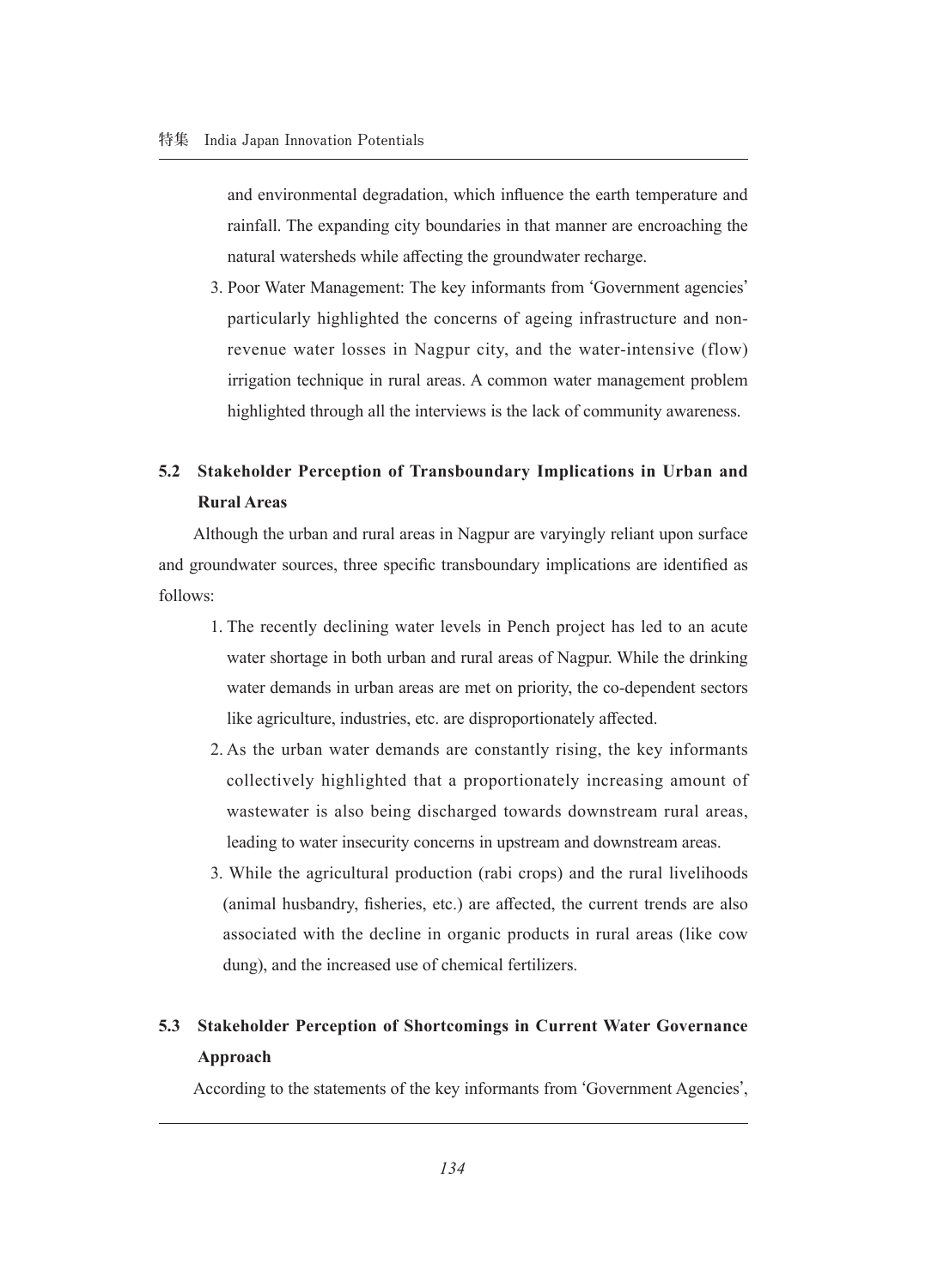proactive measures are being taken for effective water management, and several government projects are being implemented in the form of infrastructure development, training programs, hackathons, etc. However, the lack of community awareness and limited funding remain to be a major challenge. On the other hand, the key informants from other domains highlighted that limited awareness not just at the community level, but also at the governance level hinders the judicious use of water resources. The informants from **ʻ**Academia and Research**'** emphasized that there is currently a lack of innovation as no new ideas are being implemented at governance scale, and a need-based approach is followed discretely within different administrative boundaries. The informants from **ʻ**Civil Society**'** further stressed that there is also a lack of responsibility sharing amongst different stakeholders within a watershed. The informants from **ʻ**Private sector**'** also brought to the core several policy constraints at various governance scales, as the regional planning continues to be dominated by real-estate (economic growth) perspectives. Despite the declining groundwater levels, the **ʻ**rural community representative**'** highlighted that the focus in rural areas remains to be on operation and maintenance of water supply systems, rather than water planning.

### **5.4 Stakeholder Perception of Key Areas of Intervention**

Over the identified reasons for water stress and shortcomings of governance approaches, several different areas of interventions have been highlighted, among which the four common themes are:

- 1. Watershed Management: While the key informants from **ʻ**Government Agencies**'** recognized the need for technology-based solutions (like to curb water losses), the key informants from **ʻ**Civil Society**'** and **ʻ**Private Sector**'** stressed on the need for rainwater harvesting through micro-watershed management. In line with the ridge to valley planning concept, emphasis needs to be put on conserving every drop of rainwater starting at the ridge of watersheds.
- 2. Innovative financing: The key informants from **ʻ**Academia and Research**'**,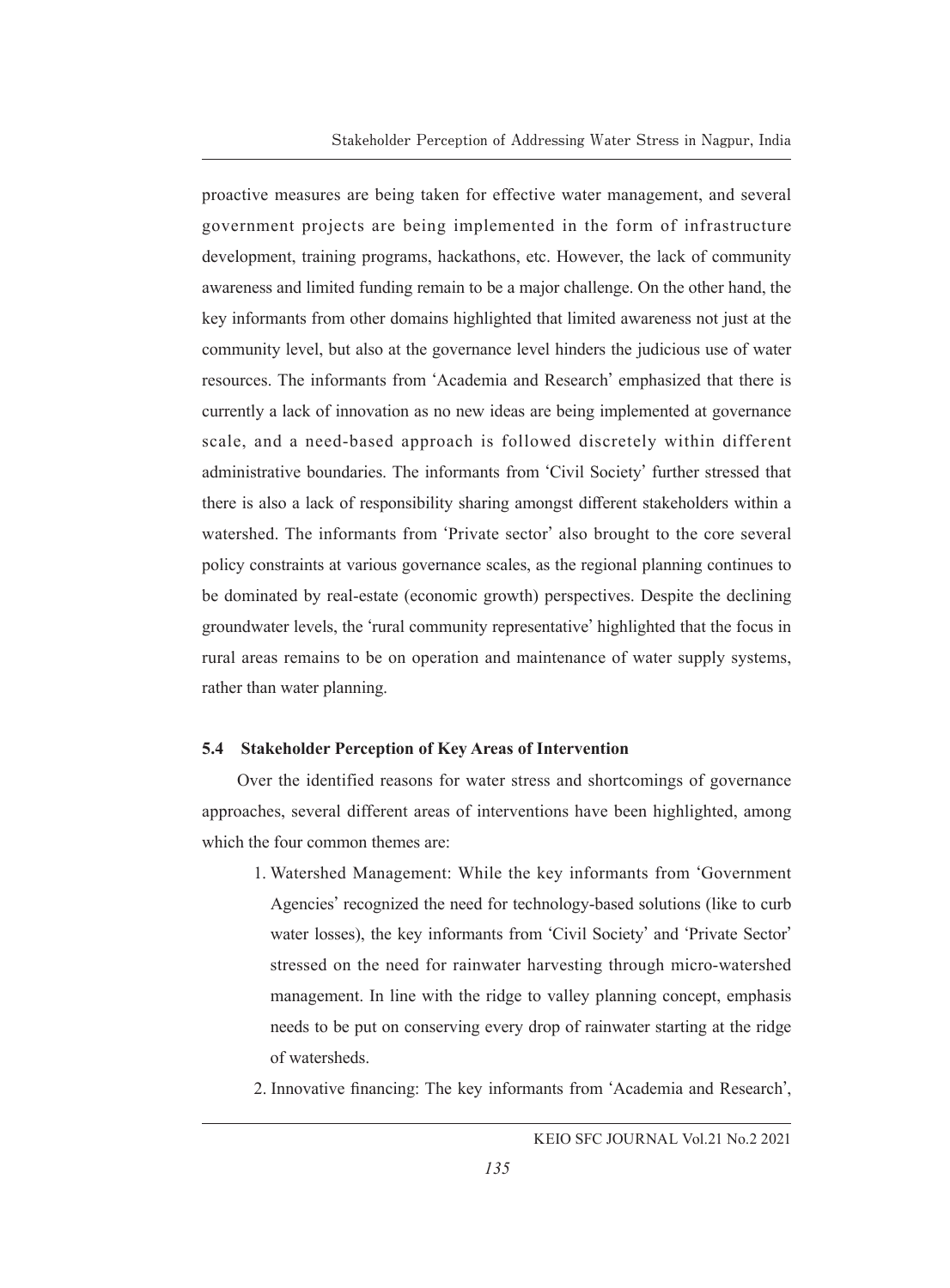**ʻ**Private sector**'** and **ʻ**Civil Society**'** domain pointed out that several different compensation forms could be tapped to bridge the funding gaps in water management, like through water pricing, corporate social responsibility, provision of subsidies to rural areas, private sector engagement, etc.

- 3. Community Engagement: All the key informants emphasized enhancing community awareness (through education, training, etc.) about the genuine need for water harvesting, and citizen engagement for long-term sustainability. Empowering the village water committees could effectively serve the purpose in rural areas.
- 4. Urban-Rural Policy coordination: As urban and rural areas are closely interlinked, all the key informants recognized that urban-rural policy coordination is integral for regional development, and the scope of regional agencies (like Nagpur Metropolitan Region Development Authority **ʻ**NMRDA**'**) need to be enhanced to minimize the cross-sectoral and transboundary impacts.

# **6 DISCUSSION: ENABLING PARTICIPATORY GOVERNANCE**

Through the responses of key-informant interviews (Section 5), different stakeholder groups are found to have varying levels of awareness on the ongoing water stress situation in Nagpur. While, the key informants from government agencies provided detailed insights into statutory water management practices and issues, other key-informants conversely highlighted several shortcomings of current governance approaches, though a broader consensus was evident on certain aspects, like the rising implications of climate change. While the complete elaboration of these results falls beyond the scope of this study, three broad lessons (explained in following sub-sections) could be derived through the study results for enabling participatory governance.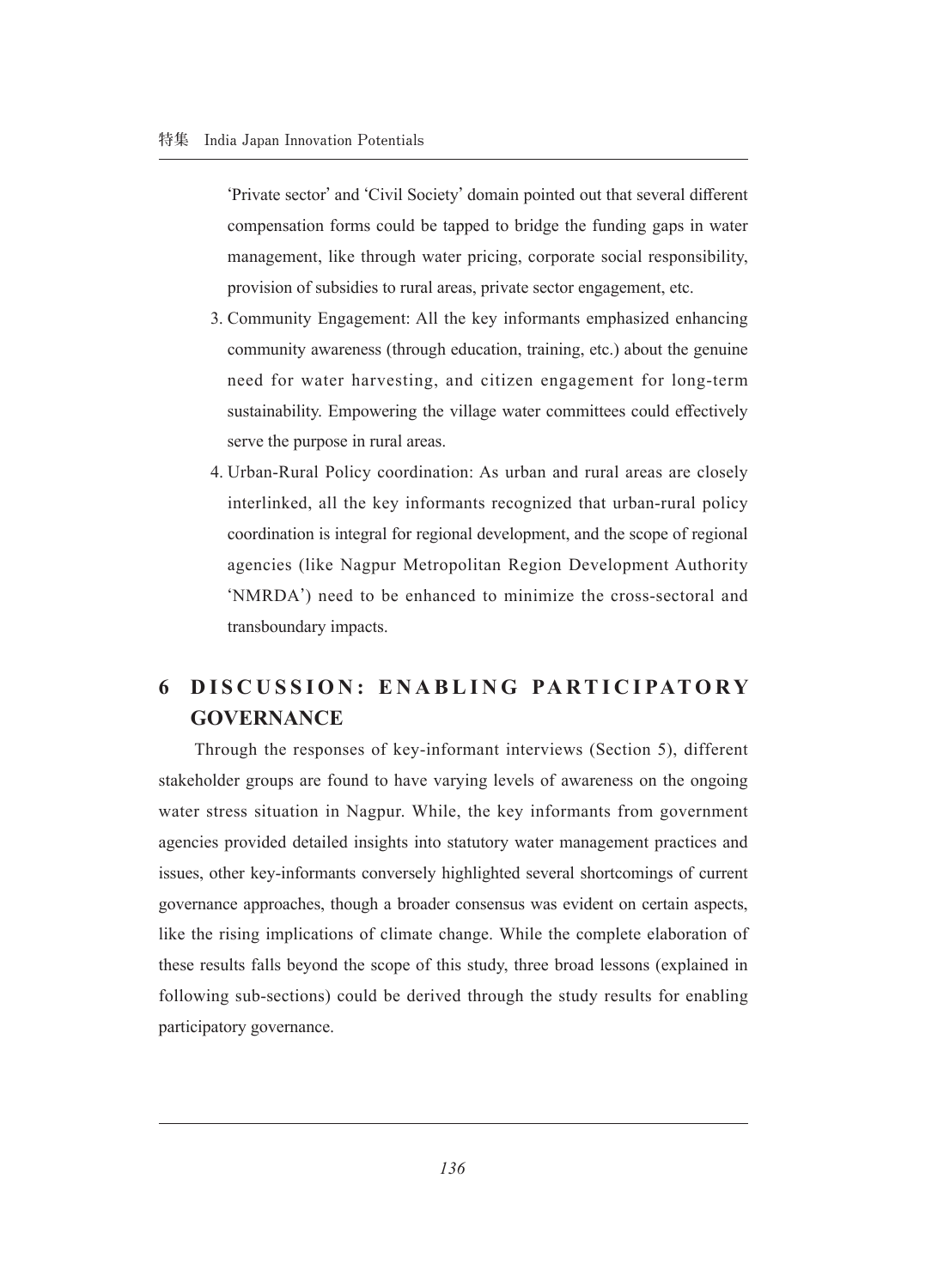### **6.1 Community Awareness for Effective Water Use**

All the stakeholder groups consistently highlighted the need for raising community awareness, in light of the growing water stress concerns in Nagpur. As the rainfall patterns are reported to be progressively changing (in Section 5.1), a genuine need has been recognized for stimulating a change in behaviors of water users towards more sustainable practices, like water harvesting (in Section 5.4). GWP (2017) emphasized that the key to encourage IWRM and collective action lies in the creation of shared values and a common understanding of water issues. Further, through the Japanese good practices (Section 2.3), it is revealed that the active citizen engagement in water management initiatives (like as part of committee members, training programs, campaigns, etc.) plays a key role in fostering social change. Although water pricing interventions (like in Japan) are widely recognized to be effective in altering the consumption patterns, the behavioral approaches (like persuasive messages and water use comparisons) are also now gaining high currency in enhancing water use efficiency (eg. case of Bogota; World Bank, 2015).

#### **6.2 Watershed Management to Enhance Water Conservation**

While the haphazard and rapid infrastructure development over the years has led to accumulation of various stressors (Section 5.1), the growing water demand in Nagpur city is also leading to increasing water use conflicts with the co-dependent rural areas, raising concerns for long-term sustainability. To address these issues, the importance of enhancing water conservation through watershed management approach has been recognized through the key-informant interviews (in Section 5.4). As Heyd & Neef (2004) underlined, a watershed (or drainage basin or catchment areas) mainly refers to a land area that drains into a stream, and watershed management refers to the use, management, and investment in a number of interdependent resources (water, forests, and other land uses) within watersheds. Herein, the ridge to valley approach (emphasized in Section 5.4) mainly seeks to detain, divert, store, and maximize the available water for the range of water users within a watershed. The importance of watershed management for conserving water source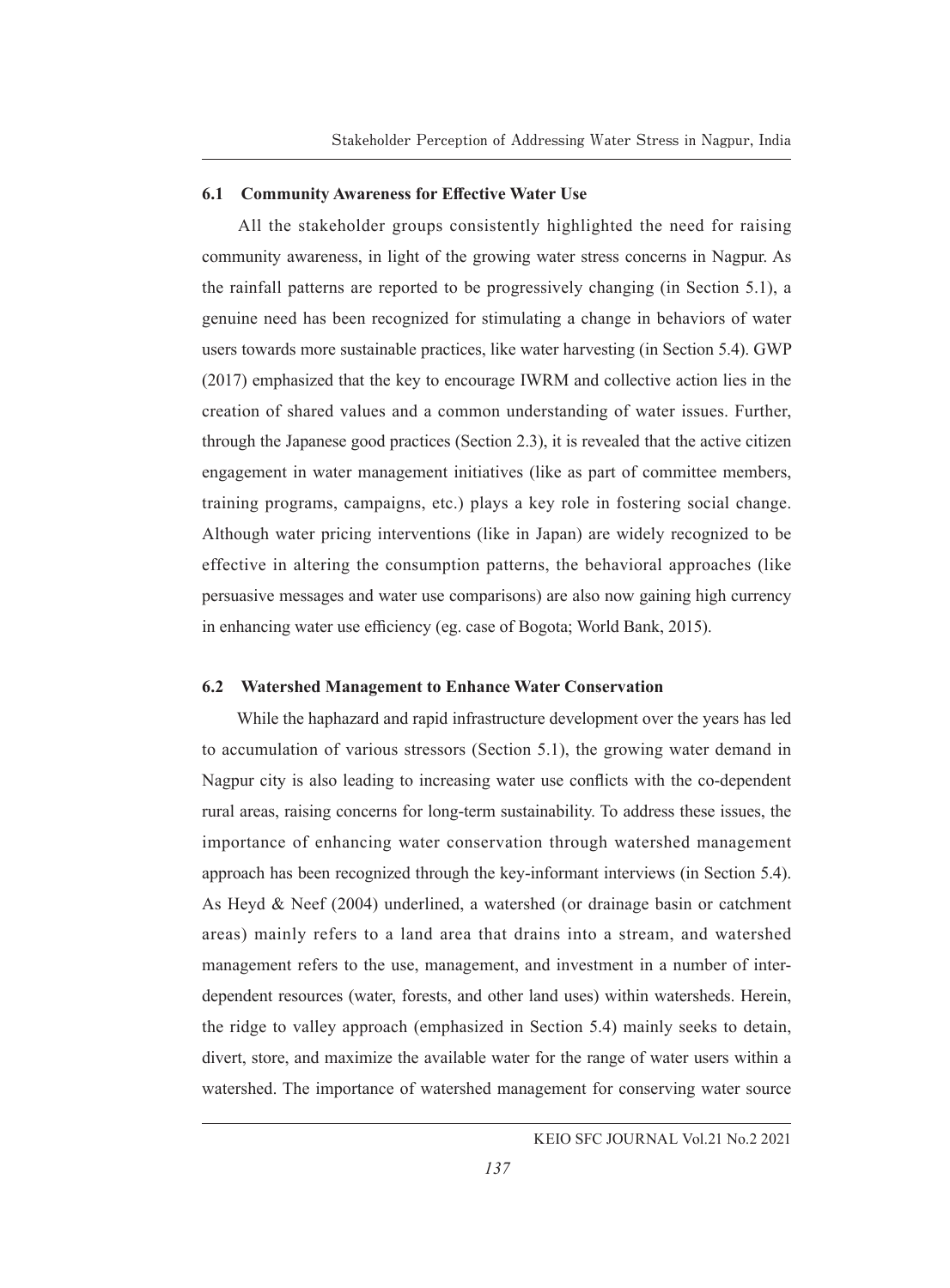environment is also evident through the Japanese good practices (Section 2.3). Elaborating on the case of Kanagawa Prefecture (Japan), Sukhwani et al. (2020) explained how the citizen water taxes can be utilized for comprehensive projects focused on the conservation and restoration of water source environment, like forestry conservation and groundwater protection.

# **6.3 Institutionalizing Stakeholder Participation to Enhance Policy Coordination**

For the context of Nagpur, the key-informants (except those from government agencies) highlighted a core need for policy reforms and innovative governance approaches to address the emerging water stress concerns (in Section 5.3). The importance of urban-rural policy coordination has particularly been recognized in the backdrop of transforming urban-rural dynamics and growing water conflicts (Section 5.4). While the diverse stakeholder groups within the watershed boundaries have in general varying interests and perceptions (as also explained in Section 2.2), institutionalizing the stakeholder participation can not only initiate policy level dialogue towards conflict resolution, but can also uncover several avenues for innovative financing, like through private sector engagement. To achieve the same, there is a need for inclusive governance structures or multi-stakeholder platforms in place. As the contemporary water governance structures in Nagpur do not fully conform to the watershed boundaries (evident through Fig. 3), the presence of any boundary organization or committee can not only serve for enhancing policy coherence (like between urban and rural areas, water and agriculture department, etc.), but also minimize the transboundary implications in urban and rural areas. As observed in the case of Japanese good practices (Section 2.3), urban-rural partnerships also demonstrate high potential for realizing participatory governance.

### **7 CONCLUSIONS**

Through key-informant interviews with identified representatives of different stakeholder groups, this study establishes a wider understanding about the stakeholder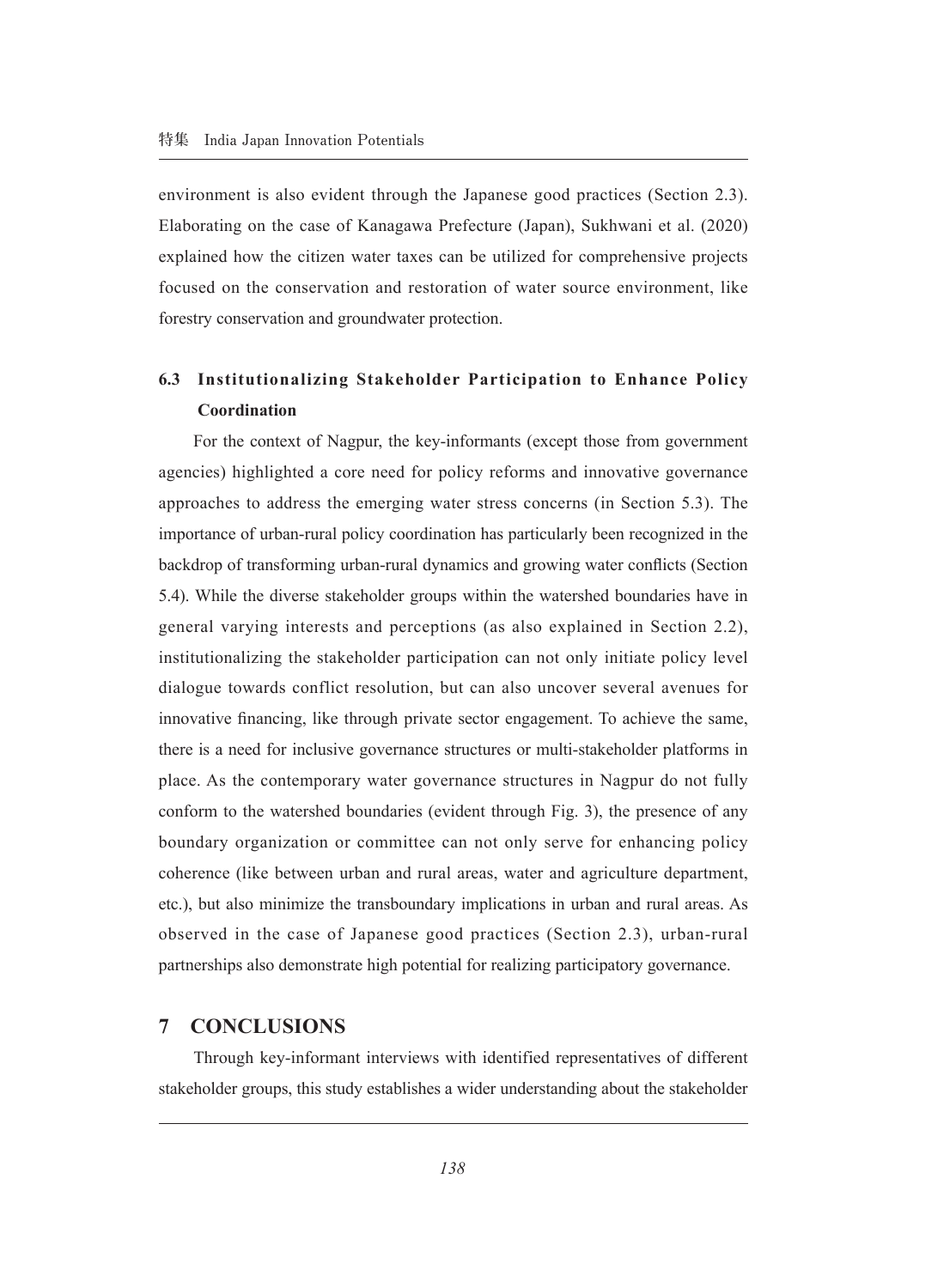perceptions in Nagpur. While different stakeholder groups are observed to have varying perceptions on the ongoing water stress situation, current shortcomings in governance, and the potential solutions, the decision makers should essentially consider the diverse views, to stimulate a participatory approach of governance for effective water management. The study acknowledges that, although the concept of participatory governance is still evolving, emphasis needs to be put on raising community awareness, adopting watershed approach, and institutionalizing stakeholder participation, to promote any policy level dialogue between diverse stakeholder groups and enable stakeholder participation in water-management decisions. The cross-validation and confirmation of these study results through other corroborating evidence (like through questionnaire surveys and secondary data analysis) can further help enhance their authenticity and usefulness.

Towards the end, the authors acknowledge that this research is subjected to certain limitations. Firstly, this research is based on a limited number of keyinformant interviews, which warrants further investigation with a larger sample size. Secondly, although the selected key-informants in this study represent a wide range of perspectives, majority of them are government stakeholders, who are typically involved from a regulatory standpoint, and tend to be impartial towards competing water uses. The future research scope therefore includes a systematic analysis of stakeholder perception, while ensuring equal and diverse stakeholder participation. The authors also acknowledge that the interviews were conducted before the ongoing COVID-19 pandemic. However the study results are still very significant as they open up future directions of research in the areas of rainwater harvesting and watershed management, which are generally overlooked.

#### **AUTHOR CONTRIBUTIONS**

Both authors were involved in conceptualization, investigation, visualization, methodology, and writing**—**review and editing; formal analysis, software, and writing**—**original draft preparation, V.S.; validation, resources, supervision, project administration, and funding acquisition, R.S. Both authors have read and agreed to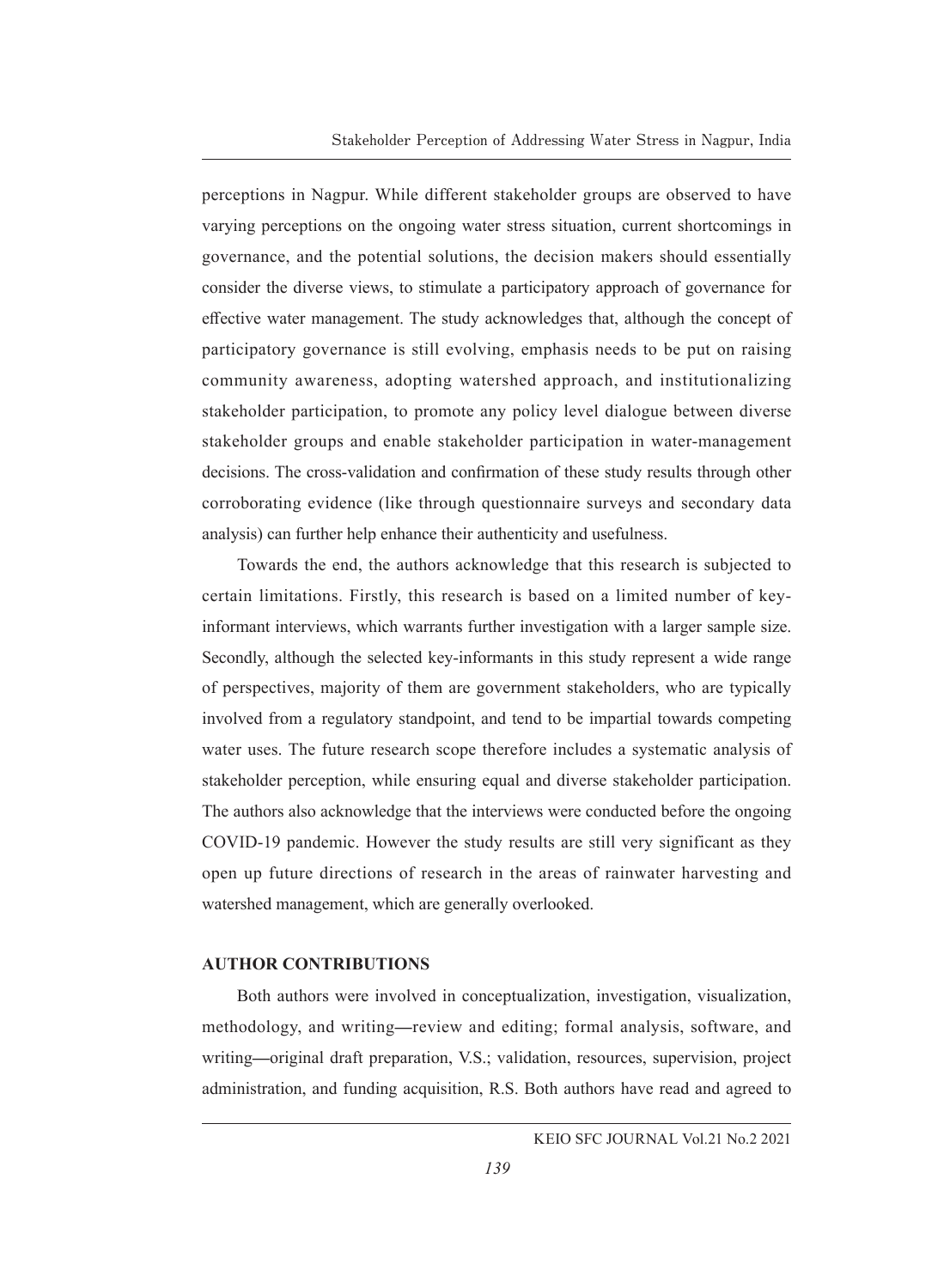the published version of the manuscript.

#### **ACKNOWLEDGEMENTS**

Both authors sincerely acknowledge the valuable support and cooperation received from the key informants (from Nagpur region) in conducting this study. The first author (V.S.) is also thankful to the Ministry of Education, Culture, Sports, Science and Technology (MEXT), Japan, for the provided scholarship.

#### **CONFLICTS OF INTEREST**

There are no potential conflicts of interest related to this study.

#### **REFERENCES**

- Akkoyunlu, S. (2015) **"**The potential of rural-urban linkages for sustainable development and trade**"**, *Int J Sustain Dev World Policy*. 4(2), pp. 20-40. doi:10.18488/ journal.26/2015.4.2/26.2.20.40.
- Babcock, M., Wong-Parodi, G., Small, M.J., & Grossmann, I. (2016) **"**Stakeholder perceptions of water systems and hydro-climate information in Guanacaste, Costa Rica**"**, *Earth Perspectives*. 3, 3. https://doi.org/10.1186/s40322-016-0035-x
- Ballabh, V. (2008) **"**Governance of water: Issues and challenges**"**, In V. Ballabh, (Ed.), Governance of Water. *Institutional Alternatives and Political Economy*. New Delhi, India: SAGE Publications., pp. 3-17.
- Celio, M., Scott, C.A., & Giordano, M. (2010) **"**Urban–agricultural water appropriation: The Hyderabad, India case**"**, *Geogr J*. 176, pp. 39-57. https://doi.org/10.1111/j.1475- 4959.2009.00336.x
- Christophe, B., & Tina, R. (2015) **"**Integrating water resource management and land-use planning at the rural–urban interface: Insights from a political economy approach**"**, *Water Resour Econ*. 9, pp. 45-59. https://doi.org/10.1016/j.wre.2014.11.005
- Cullet, P., Bhullar, L., & Koonan, S. (2015) **"**Inter-sectoral water allocation and conflicts, perspectives from Rajasthan**"**, *Econ. Political Wkly*. 34, pp. 61-69.
- Deshkar, S. (2019) **"**Resilience perspective for planning urban water infrastructures: A case of Nagpur city**"**, In B. Ray, R. Shaw (Eds.), *Urban Drought: Emerging Water Challenges in Asia*, Singapore: Springer Nature., pp. 131-154. doi:10.1007/978-981-10-8947-3.
- EEA (2021) **"**Water stress | Helpcenter definition**"**, European Environment Agency (EEA). https://www.eea.europa.eu/archived/archived-content-water-topic/wise-help-centre/ glossary-definitions/water-stress (Accessed on June 14, 2021).
- Fischer, F. (2012) **"**Participatory Governance: From Theory To Practice**"**, In D. Levi-Faur (Ed.), *The Oxford Handbook of Governance*, Oxford Handbooks Online. DOI: 10.1093/ oxfordhb/9780199560530.013.0032
- Flörke, M., Schneider, C., & McDonald, R.I. (2018) **"**Water competition between cities and agriculture driven by climate change and urban growth**"**, *Nat Sustain*. 1, pp. 51-58. https:// doi.org/10.1038/s41893-017-0006-8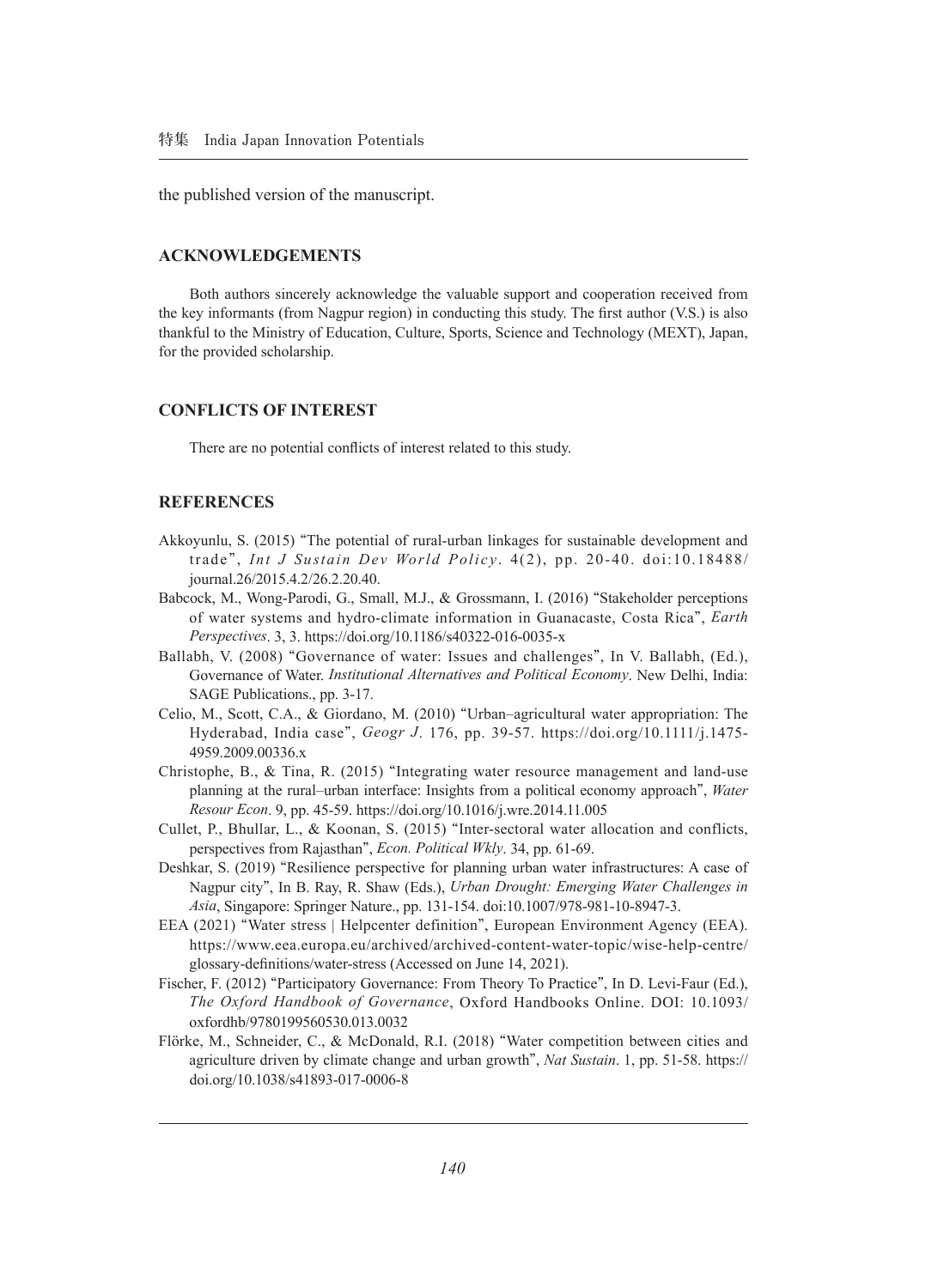- Forestry Agency (2017) **"**Annual Report on Forest and Forestry in Japan Fiscal Year 2017 (Summary)**"**, Ministry of Agriculture, Forestry and Fisheries, Japan. https://www.maff. go.jp/e/data/publish/attach/pdf/index-95.pdf (Accessed on June 14, 2021).
- Garrick, D., et al. (2019) **"**Rural water for thirsty cities: A systematic review of water reallocation from rural to urban regions**"**, *Environ Res Lett*. 14, 043003. https://doi. org/10.1088/1748-9326/ab0db7
- Gondo, R., Kolawole, O.D., Mbaiwa, J.E., & Motsholapheko, M.R. (2019) **"**Stakeholders**'** perceptions on water resources management in the Okavango Delta, Botswana**"**, *Transactions of the Royal Society of South Africa*. 74(3), pp. 283-296. https://doi.org/10.10 80/0035919X.2019.1658655
- GWP (2017) **"**Promoting Social Change (C8)**"**, *The Global Water Partnership (GWP) IWRM ToolBox*. https://www.gwp.org/en/learn/iwrm-toolbox/About\_IWRM\_ToolBox/ (Accessed on June 14, 2021).
- Haldar, K., et al. (2021) **"**Institutional challenges and stakeholder perception towards planned water reuse in peri-urban agriculture of the Bengal delta**"**, *Journal of Environmental Management*. 283, 111974. https://doi.org/10.1016/j.jenvman.2021.111974
- Heard, B.R., Miller, S.A., Liang, S., & Xu, M. (2017) **"**Emerging challenges and opportunities for the food-energy-water nexus in urban systems**"**, *Curr. Opin. Chem*. *Eng*. 17, pp. 48-53. https://doi.org/10.1016/j.coche.2017.06.006
- Heyd, H., & Neef, A. (2004) **"**Participation of Local People in Water Management: Evidence from the Mae Sa Watershed, Northern Thailand**"**, *EPTD Discussion Paper.* No. 128, International Food Policy Research Institute. http://dx.doi.org/10.2139/ssrn.644361
- Hockaday, S.E (2020) **"**Stakeholder Perceptions of Water Rights Transfer Programs and Prior Appropriation in the Western United States: Case Study of the Walker River Basin**"**, Master thesis, University of Nevada, Reno.
- Holt, R. (2018) **"**Global Cities. Which Cities will Be Leading the Global Economy in 2035?**"**, Oxford, UK: Oxford Economics. https://workplaceinsight.net/wp-content/uploads/2018/12/ Global-Cities-Dec-2018.pdf (Accessed on June 14, 2021).
- IRENA (2015) **"**Renewable Energy in the Water, Energy and Food Nexus**"**, Abu Dhabi, UAE: International Renewable Energy Agency (IRENA). https://www.irena.org/-/media/Files/ IRENA/Agency/Publication/2015/IRENA\_Water\_Energy\_Food\_Nexus\_2015.pdf (Accessed on June 14, 2021).
- Jacobs, M.H., & Buijs, A.E. (2011) **"**Understanding stakeholders**'** attitudes toward water management interventions: Role of place meanings**"**, *Water Resources Research*. 47,1. https://doi.org/10.1029/2009WR008366
- MPCB (2019) **"**Note on Domestic Wastewater Reuse Project at Nagpur**"**, Nagpur: Maharashtra Pollution Control Board (MPCB). http://www.mpcb.gov.in/sites/default/files/focus-areareports-documents/NMC\_%26\_KTPS\_success\_story\_28052019.pdf (Accessed on May 4, 2021).
- Montgomery, J., Xu, W., Bjornlund, H., and Edwards, J. (2016) **"**A table for five: Stakeholder perceptions of water governance in Alberta**"**, *Agricultural Water Management*. 174, pp. 11- 21. https://doi.org/10.1016/j.agwat.2016.04.013
- Moore, S.M. (2016) **"**Rethinking conflict over water**"**, In *Oxford Research Encyclopedia of Environmental Science*, Oxford, UK: Oxford University Press.
- NIT (2015) **"**Nagpur Metropolitan Area Development Plan: 2012–2032**"**, *Draft Development Plan Report*, Nagpur, India: Nagpur Improvement Trust (NIT). http://www.nitnagpur.org/ pdf/Metro\_Region\_DP.pdf (Accessed on May 4, 2021).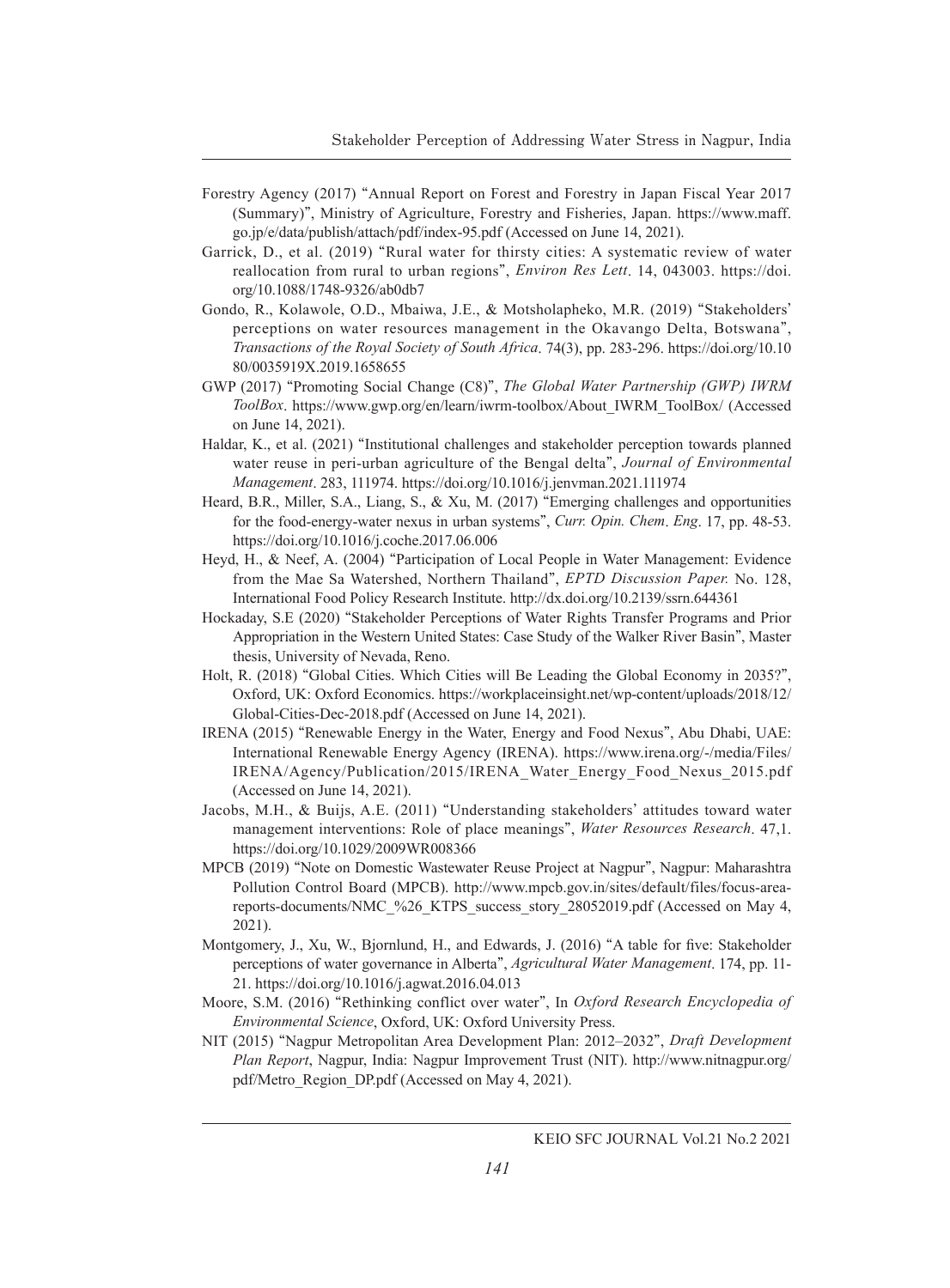- NMC (2011) **"**Draft City Sanitation Plan**"**, Nagpur, India: Nagpur Municipal Corporation (NMC). https://docplayer.net/62042234-City-sanitation-plan.html (Accessed on May 4, 2021).
- Otsuka, K., Fujita, K., Isono, Y., & Mizuochi, M. (2009) **"**Governance for Water Environment Conservation: Implications from Japanese Experiences**"**, https://www.ide.go.jp/library/ English/Publish/Download/Jrp/pdf/153\_ch4.pdf
- Padowski, J.C., & Gorelick, S.M. (2014) **"**Global analysis of urban surface water supply vulnerability**"**, *Environ. Res*. *Lett*. 9, 104004. https://doi.org/10.1088/1748- 9326/9/10/104004
- Palumbo R. (2017) **"**Participatory Governance**"**, In A. Farazmand (Ed.), *Global Encyclopedia of Public Administration, Public Policy, and Governance*, Springer Cham. https://doi. org/10.1007/978-3-319-31816-5\_1834-1
- Pangare, V., Kulkarni, N., & Pangare, G (2004) **"**An Assessment of Water Sector Reforms in the Indian Context: The Case of the State of Maharashtra**"**, Geneva, Switzerland: United Nations Research Institute for Social Development (UNRISD).
- Porras, L.G., Stringer, L.C., & Quinn, C.H. (2018) **"**Unravelling Stakeholder Perceptions to Enable Adaptive Water Governance in Dryland Systems**"**, *Water Resour Manage*. 32, pp 3285-3301. https://doi.org/10.1007/s11269-018-1991-8
- Ray, B., & Shaw, R. (Eds.) (2019) *Urban Drought: Emerging Water Challenges in Asia*, Singapore: Springer Nature. DOI: 10.1007/978-981-10-8947-3.
- Roy, A. (2018) **"**Nagpur Municipal Corporation plans to build 3rd sewage treatment plant**"**, *The Times of India*. https://timesofindia.indiatimes.com/city/nagpur/nmc-plans-to-build-3rd-stp/ articleshow/62937953.cms (Accessed on May 4, 2021).
- Singh, C., Jain, G., Sukhwani, V., Shaw, R. (2021) **"**Losses and damages associated with slowonset events: urban drought and water insecurity in Asia**"**, *Current Opinion in Environmental Sustainability*. 50, pp. 72-86. https://doi.org/10.1016/j.cosust.2021.02.006
- Smetanová, A., et al. (2018) **"**Stakeholders' perception of the relevance of water and sediment connectivity in water and land management**"**, *Land Degrad Dev*. 29(6), pp. 1833-1844. https://doi.org/10.1002/ldr.2934
- Sugiura, K., & Sonohara, W. (2019) **"**Application of an adaptive forest management simulation model based on zoning in a man-made forest**"**, *Forests*. 10(6), 482. DOI:10.3390/ f10060482.
- Sukhwani, V., Shaw, R., Mitra, B.K., & Yan W. (2019a) **"**Optimizing Food-Energy-Water (FEW) Nexus to Foster Collective Resilience in Urban-Rural Systems**"**, *Progress in Disaster Science*. 1, 100005. https://doi.org/10.1016/j.pdisas.2019.100005
- Sukhwani, V., et al. (2019b) **"**Urban-Rural Partnerships: A win-win approach to realize Regional CES (Regional Circular & Ecological Sphere), Compendium of Good Practices from Japan**"**, Yokohama, Japan: IGES. https://www.iges.or.jp/en/pub/urban-rural-partnershipswin-win-approach/en (Accessed on May 4, 2021).
- Sukhwani, V., & Shaw R. (2020) **"**A Water-Energy-Food Nexus-Based Conceptual Approach for Developing Smart Urban-Rural Linkages in Nagpur Metropolitan Area, India**"**, *J Integr Disaster Risk Manag*. 10 (1). https://doi.org/10.5595/001c.16635
- Sukhwani, V., et al. (2020) **"**Addressing Urban–Rural Water Conflicts in Nagpur through Benefit Sharing**"**, *Water*. 12(11), 2979. https://doi.org/10.3390/w12112979
- Tacoli, C. (1998) **"**Rural-urban interactions: A guide to the literature**"**, *Environ Urban*. 10, pp. 147-166. https://doi.org/10.1177/095624789801000105
- TISS (2015) *Status of Rural Water Supply in Maharashtra*, Tata Institute of Social Sciences